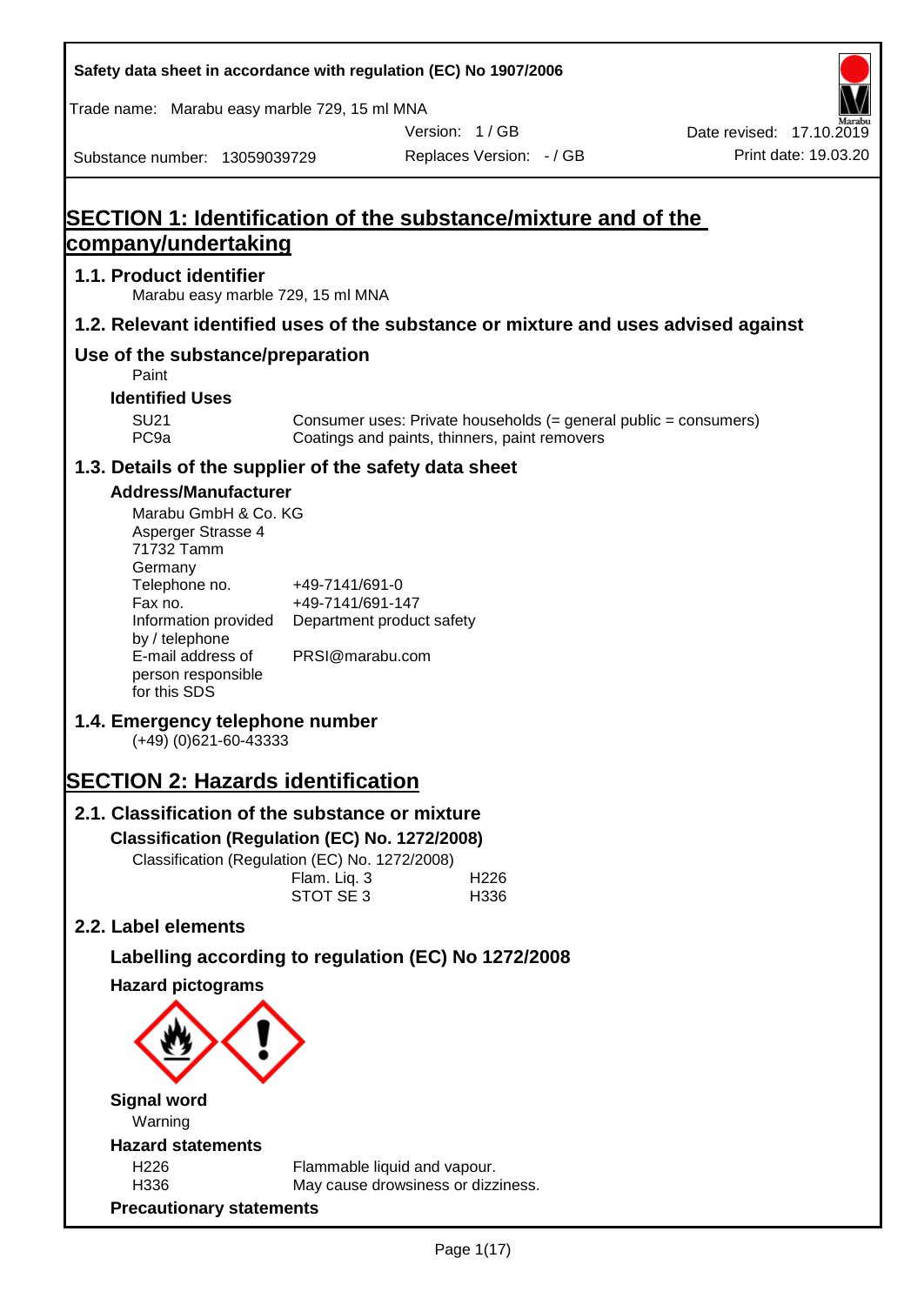| Safety data sheet in accordance with regulation (EC) No 1907/2006                                                                                                                    |                                                                                                                                                                                                                                                                                                                                              |                          |               |      |                          |  |  |
|--------------------------------------------------------------------------------------------------------------------------------------------------------------------------------------|----------------------------------------------------------------------------------------------------------------------------------------------------------------------------------------------------------------------------------------------------------------------------------------------------------------------------------------------|--------------------------|---------------|------|--------------------------|--|--|
| Trade name: Marabu easy marble 729, 15 ml MNA                                                                                                                                        |                                                                                                                                                                                                                                                                                                                                              |                          |               |      |                          |  |  |
|                                                                                                                                                                                      |                                                                                                                                                                                                                                                                                                                                              | Version: 1/GB            |               |      | Date revised: 17.10.2019 |  |  |
| Substance number: 13059039729                                                                                                                                                        |                                                                                                                                                                                                                                                                                                                                              | Replaces Version: - / GB |               |      | Print date: 19.03.20     |  |  |
| P <sub>101</sub><br>P <sub>102</sub><br>P210<br>P271<br>P405<br>P501.9                                                                                                               | If medical advice is needed, have product container or label at hand.<br>Keep out of reach of children.<br>Keep away from heat, hot surfaces, sparks, open flames and other ignition<br>sources. No smoking.<br>Use only outdoors or in a well-ventilated area.<br>Store locked up.<br>Dispose of contents / container as problematic waste. |                          |               |      |                          |  |  |
| Hazardous component(s) to be indicated on label (Regulation (EC) No. 1272/2008)                                                                                                      |                                                                                                                                                                                                                                                                                                                                              |                          |               |      |                          |  |  |
| contains                                                                                                                                                                             | Hydrocarbons, C9-C11, n-alkanes, isoalkanes, cyclics, < 2% aromatics;<br>2-Methoxy-1-methylethyl acetate; 1-Methoxy-2-propanol                                                                                                                                                                                                               |                          |               |      |                          |  |  |
| 2.3. Other hazards<br>No special hazards have to be mentioned.<br><b>SECTION 3: Composition/information on ingredients</b>                                                           |                                                                                                                                                                                                                                                                                                                                              |                          |               |      |                          |  |  |
| 3.2. Mixtures                                                                                                                                                                        |                                                                                                                                                                                                                                                                                                                                              |                          |               |      |                          |  |  |
| <b>Chemical characterization</b>                                                                                                                                                     |                                                                                                                                                                                                                                                                                                                                              |                          |               |      |                          |  |  |
| Paint based on alkyd resins and on solvents                                                                                                                                          |                                                                                                                                                                                                                                                                                                                                              |                          |               |      |                          |  |  |
| <b>Hazardous ingredients</b>                                                                                                                                                         |                                                                                                                                                                                                                                                                                                                                              |                          |               |      |                          |  |  |
| 1-Methoxy-2-propanol<br>CAS No.<br>EINECS no.<br>Registration no.<br>Concentration                                                                                                   | 107-98-2<br>203-539-1<br>01-2119457435-35<br>25<br>$>=$                                                                                                                                                                                                                                                                                      | $\prec$                  | 50            | %    |                          |  |  |
| Classification (Regulation (EC) No. 1272/2008)                                                                                                                                       | STOT SE 3<br>Flam. Liq. 3                                                                                                                                                                                                                                                                                                                    | H336<br>H <sub>226</sub> |               |      |                          |  |  |
| 2-Methoxy-1-methylethyl acetate<br>CAS No.<br>EINECS no.<br>Registration no.<br>Concentration                                                                                        | 108-65-6<br>203-603-9<br>01-2119475791-29<br>10<br>$>=$                                                                                                                                                                                                                                                                                      | $\prec$                  | 20            | $\%$ |                          |  |  |
| Classification (Regulation (EC) No. 1272/2008)                                                                                                                                       | Flam. Liq. 3<br>STOT SE 3                                                                                                                                                                                                                                                                                                                    | H <sub>226</sub><br>H336 |               |      |                          |  |  |
| Hydrocarbons, C9-C11, n-alkanes, isoalkanes, cyclics, < 2% aromatics<br>CAS No.<br>EINECS no.<br>Registration no.<br>Concentration<br>Classification (Regulation (EC) No. 1272/2008) | 64742-48-9<br>265-150-3<br>01-2119463258-33 (LIST NUMBER 919-857-5)<br>10<br>$>=$<br>Asp. Tox. 1                                                                                                                                                                                                                                             | $\prec$<br>H304          | 20            | ℅    |                          |  |  |
| 2-Butoxyethyl acetate                                                                                                                                                                | Flam. Liq. 3<br>STOT SE 3                                                                                                                                                                                                                                                                                                                    | H226<br>H336             | <b>EUH066</b> |      |                          |  |  |
| CAS No.<br>EINECS no.                                                                                                                                                                | 112-07-2<br>203-933-3                                                                                                                                                                                                                                                                                                                        |                          |               |      |                          |  |  |

ī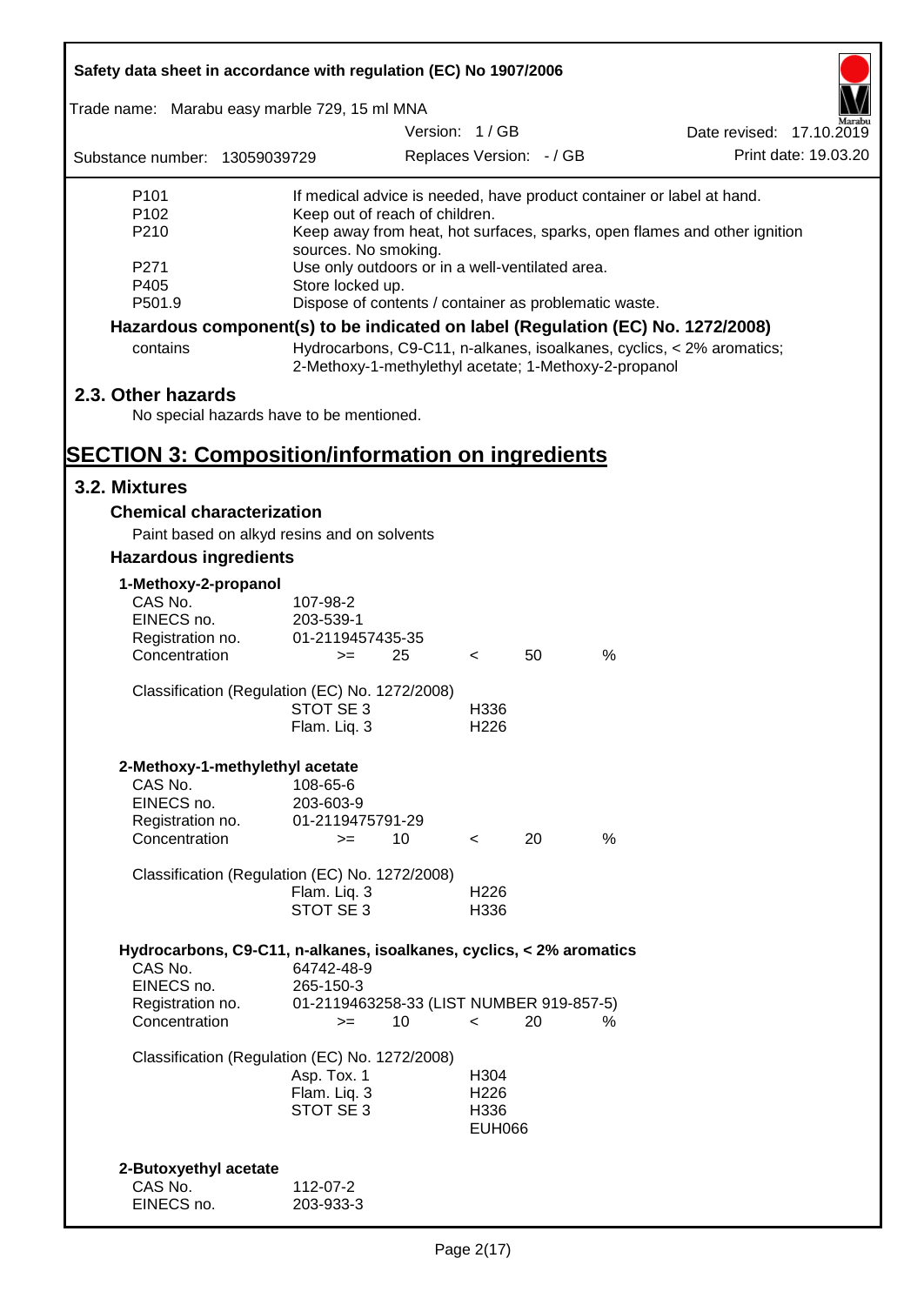# **Safety data sheet in accordance with regulation (EC) No 1907/2006** Substance number: 13059039729 Version: 1 / GB Replaces Version:  $-$  / GB Print date: 19.03.20 Date revised: 17.10.2019 Trade name: Marabu easy marble 729, 15 ml MNA Registration no. 01-2119475112-47  $\text{Concentration}$   $\geq$  1 < 10 % Classification (Regulation (EC) No. 1272/2008) Acute Tox. 4 H332 Acute Tox. 4 H312 Acute Tox. 4 H302 **2-Methoxypropanol** CAS No. 1589-47-5 EINECS no. 216-455-5  $\text{Concentration}$   $\rightarrow$  0.1 < 0.3 % Classification (Regulation (EC) No. 1272/2008) Skin Irrit. 2 H315 STOT SE 3 H335 Repr. 1B H360D Flam. Liq. 3 H226 Eye Dam. 1 H318

# **SECTION 4: First aid measures**

## **4.1. Description of first aid measures**

#### **General information**

In all cases of doubt, or when symptoms persist, seek medical attention. Never give anything by mouth to an unconscious person. If unconscious place in recovery position and seek medical advice.

#### **After inhalation**

Remove to fresh air, keep patient warm and at rest. If breathing is irregular or stopped, administer artificial respiration.

#### **After skin contact**

Remove contaminated clothing. Wash skin thoroughly with soap and water or use recognised skin cleanser. Do NOT use solvents or thinners.

#### **After eye contact**

Remove contact lenses, irrigate copiously with clean, fresh water, holding the eyelids apart for at least 10 minutes and seek immediate medical advice.

#### **After ingestion**

If accidentally swallowed rinse the mouth with plenty of water (only if the person is conscious) and obtain immediate medical attention. Keep at rest. Do NOT induce vomiting.

# **4.2. Most important symptoms and effects, both acute and delayed**

Until now no symptoms known so far.

# **4.3. Indication of any immediate medical attention and special treatment needed**

#### **Hints for the physician / treatment**

Treat symptomatically

# **SECTION 5: Firefighting measures**

### **5.1. Extinguishing media**

### **Suitable extinguishing media**

Recommended: alcohol resistant foam, CO2, powders, water spray/mist, Not be used for safety reasons: water jet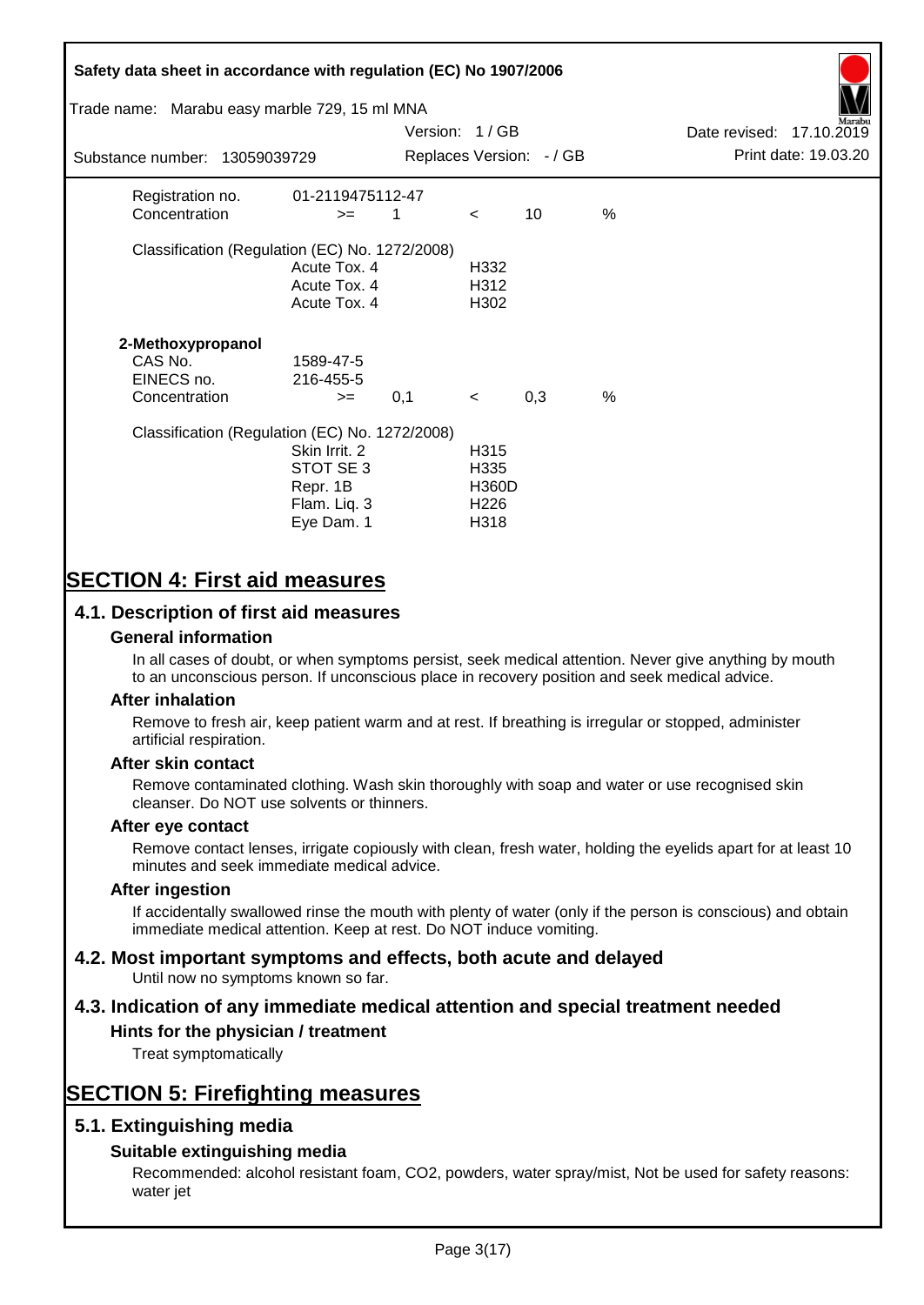**Safety data sheet in accordance with regulation (EC) No 1907/2006**

Trade name: Marabu easy marble 729, 15 ml MNA

Version: 1 / GB

Replaces Version: - / GB Print date: 19.03.20 Date revised: 17.10.2

Substance number: 13059039729

## **5.2. Special hazards arising from the substance or mixture**

In the event of fire the following can be released: Carbon dioxide (CO2); Carbon monoxide (CO); dense black smoke; Nitrogen oxides (NOx)

### **5.3. Advice for firefighters**

### **Special protective equipment for fire-fighting**

Cool closed containers exposed to fire with water. Do not allow run-off from fire fighting to enter drains or water courses.

# **SECTION 6: Accidental release measures**

#### **6.1. Personal precautions, protective equipment and emergency procedures**

Exclude sources of ignition and ventilate the area. Avoid breathing vapours. Refer to protective measures listed in Sections 7 and 8.

#### **6.2. Environmental precautions**

Do not allow to enter drains or waterways. If the product contaminates lakes, rivers or sewage, inform appropriate authorities in accordance with local regulations.

#### **6.3. Methods and material for containment and cleaning up**

Contain and collect spillage with non-combustible absorbent materials, e.g. sand, earth, vermiculite, diatomaceous earth and place in container for disposal according to local regulations (see section 13). Clean preferably with a detergent - avoid use of solvents.

#### **6.4. Reference to other sections**

Information regarding Safe handling, see Section 7. Information regarding personal protective measures, see Section 8. Information regarding waste disposal, see Section 13.

# **SECTION 7: Handling and storage**

### **7.1. Precautions for safe handling**

### **Advice on safe handling**

Prevent the creation of flammable or explosive concentrations of vapour in air and avoid vapour concentration higher than the occupational exposure limits. In addition, the product should only be used in areas from which all naked lights and other sources of ignition have been excluded. Electrical equipment should be protected to the appropriate standard. Mixture may charge electrostatically: always use earthing leads when transferring from one container to another. Operators should wear anti-static footwear and clothing and floors should be of the conducting type. Isolate from sources of heat, sparks and open flame. No sparking tools should be used. Avoid skin and eye contact. Avoid the inhalation of particulates and spray mist arising from the application of this mixture. Smoking, eating and drinking shall be prohibited in application area. For personal protection see Section 8. Never use pressure to empty: container is not a pressure vessel. Always keep in containers of same material as the original one. Comply with the health and safety at work laws. Do not allow to enter drains or water courses.

#### **Advice on protection against fire and explosion**

Vapours are heavier than air and may spread along floors. Vapours may form explosive mixtures with air.

#### **Classification of fires / temperature class / Ignition group / Dust explosion class**

Classification of fires B (Combustible liquid substances) Temperature class T4

## **7.2. Conditions for safe storage, including any incompatibilities Requirements for storage rooms and vessels**

Electrical installations/working materials must comply with the local applied technological safety standards. Storage rooms in which filling operations take place must have a conducting floor. Store in accordance with national regulation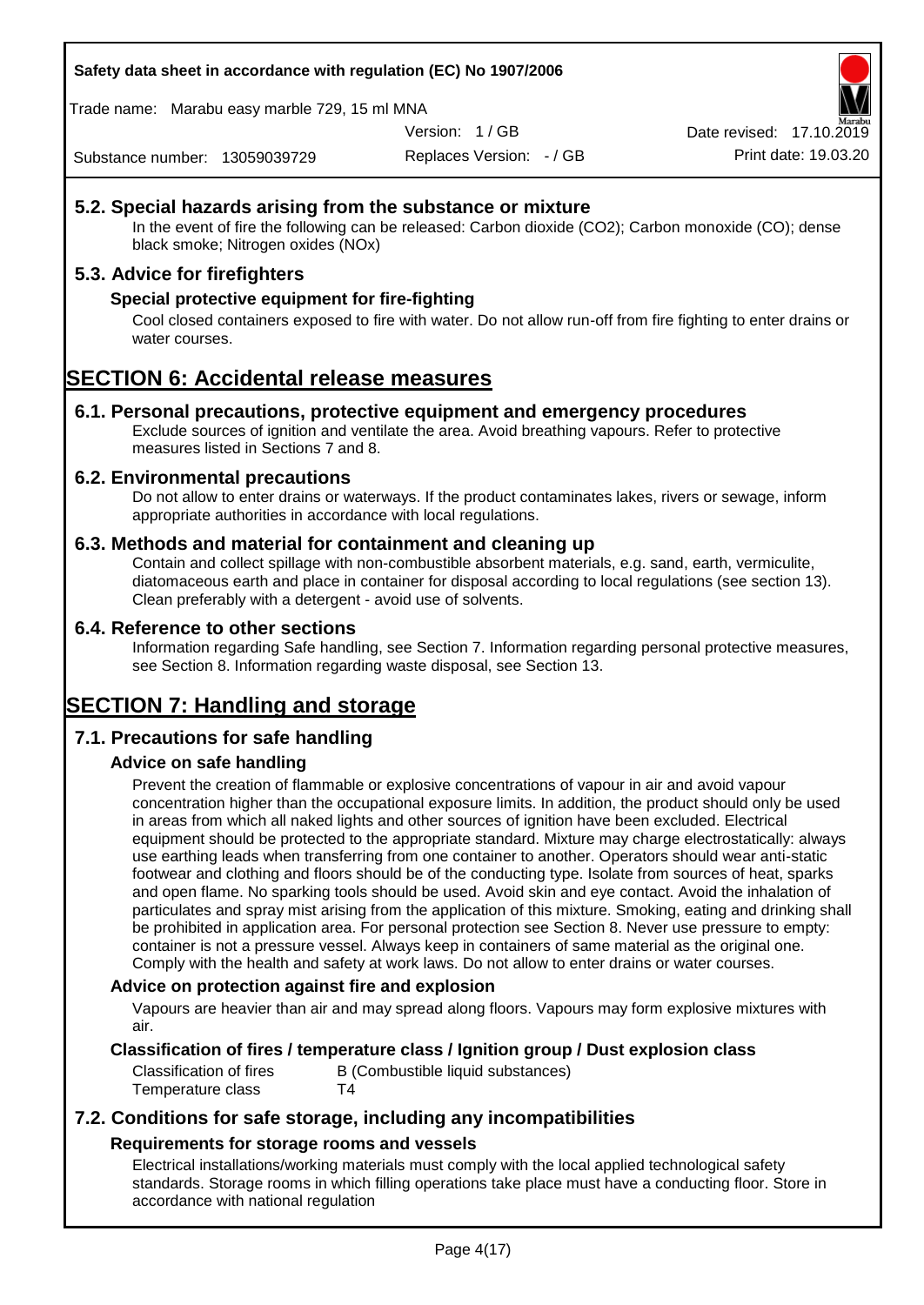| Safety data sheet in accordance with regulation (EC) No 1907/2006                                                                                                                                                                                  |                                                 |          |                          |  |
|----------------------------------------------------------------------------------------------------------------------------------------------------------------------------------------------------------------------------------------------------|-------------------------------------------------|----------|--------------------------|--|
| Trade name: Marabu easy marble 729, 15 ml MNA                                                                                                                                                                                                      |                                                 |          |                          |  |
|                                                                                                                                                                                                                                                    | Version: 1/GB                                   |          | Date revised: 17.10.2019 |  |
| Substance number: 13059039729                                                                                                                                                                                                                      | Replaces Version: - / GB                        |          | Print date: 19.03.20     |  |
| Hints on storage assembly                                                                                                                                                                                                                          |                                                 |          |                          |  |
| Store away from oxidising agents, from strongly alkaline and strongly acid materials.                                                                                                                                                              |                                                 |          |                          |  |
| Further information on storage conditions                                                                                                                                                                                                          |                                                 |          |                          |  |
| Observe label precautions. Store between 15 and 30 °C in a dry, well ventilated place away from                                                                                                                                                    |                                                 |          |                          |  |
| sources of heat and direct sunlight. Keep container tightly closed. Keep away from sources of ignition.<br>No smoking. Prevent unauthorised access. Containers which are opened must be carefully resealed and<br>kept upright to prevent leakage. |                                                 |          |                          |  |
| 7.3. Specific end use(s)                                                                                                                                                                                                                           |                                                 |          |                          |  |
| Paint                                                                                                                                                                                                                                              |                                                 |          |                          |  |
| SECTION 8: Exposure controls/personal protection                                                                                                                                                                                                   |                                                 |          |                          |  |
| 8.1. Control parameters<br><b>Exposure limit values</b>                                                                                                                                                                                            |                                                 |          |                          |  |
| 2-Methoxy-1-methylethyl acetate                                                                                                                                                                                                                    |                                                 |          |                          |  |
| List                                                                                                                                                                                                                                               | EH40                                            |          |                          |  |
| <b>Type</b>                                                                                                                                                                                                                                        | WEL                                             |          |                          |  |
| Value                                                                                                                                                                                                                                              | 274<br>mg/m <sup>3</sup>                        | 50       | ppm(V)                   |  |
| Short term exposure limit<br>Skin resorption / sensibilisation: Sk;                                                                                                                                                                                | 548<br>mg/m <sup>3</sup><br><b>Status: 2011</b> | 100      | ppm(V)                   |  |
|                                                                                                                                                                                                                                                    |                                                 |          |                          |  |
| 1-Methoxy-2-propanol<br>List                                                                                                                                                                                                                       | EH40                                            |          |                          |  |
| <b>Type</b>                                                                                                                                                                                                                                        | WEL                                             |          |                          |  |
| Value                                                                                                                                                                                                                                              | 375<br>mg/m <sup>3</sup>                        | 100      | ppm(V)                   |  |
| Short term exposure limit                                                                                                                                                                                                                          | 560<br>mg/m <sup>3</sup>                        | 150      | ppm(V)                   |  |
| Skin resorption / sensibilisation: Sk;                                                                                                                                                                                                             | <b>Status: 2011</b>                             |          |                          |  |
| 2-Butoxyethyl acetate                                                                                                                                                                                                                              |                                                 |          |                          |  |
| List                                                                                                                                                                                                                                               | <b>EH40</b>                                     |          |                          |  |
| Type                                                                                                                                                                                                                                               | WEL                                             |          |                          |  |
| Value<br>Short term exposure limit                                                                                                                                                                                                                 | 133<br>332                                      | 20<br>50 | ppm(V)<br>ppm(V)         |  |
| Skin resorption / sensibilisation: Sk;                                                                                                                                                                                                             | <b>Status: 2011</b>                             |          |                          |  |
| <b>Derived No/Minimal Effect Levels (DNEL/DMEL)</b>                                                                                                                                                                                                |                                                 |          |                          |  |
| Hydrocarbons, C9-C11, n-alkanes, isoalkanes, cyclics, < 2% aromatics                                                                                                                                                                               |                                                 |          |                          |  |
| Type of value                                                                                                                                                                                                                                      | Derived No Effect Level (DNEL)                  |          |                          |  |
| Reference group                                                                                                                                                                                                                                    | Worker                                          |          |                          |  |
| Duration of exposure                                                                                                                                                                                                                               | Long term                                       |          |                          |  |
| Route of exposure<br>Mode of action                                                                                                                                                                                                                | dermal<br>Systemic effects                      |          |                          |  |
| Concentration                                                                                                                                                                                                                                      | 300                                             |          | mg/kg                    |  |
| Type of value                                                                                                                                                                                                                                      | Derived No Effect Level (DNEL)                  |          |                          |  |
| Reference group                                                                                                                                                                                                                                    | Consumer                                        |          |                          |  |
| Duration of exposure                                                                                                                                                                                                                               | Long term                                       |          |                          |  |
| Route of exposure                                                                                                                                                                                                                                  | oral                                            |          |                          |  |
| Mode of action<br>Concentration                                                                                                                                                                                                                    | Systemic effects<br>300                         |          | mg/kg                    |  |
|                                                                                                                                                                                                                                                    |                                                 |          |                          |  |
| Type of value                                                                                                                                                                                                                                      | Derived No Effect Level (DNEL)                  |          |                          |  |
| Reference group                                                                                                                                                                                                                                    | Consumer                                        |          |                          |  |
| Duration of exposure<br>Route of exposure                                                                                                                                                                                                          | Long term<br>dermal                             |          |                          |  |
| Mode of action                                                                                                                                                                                                                                     | Systemic effects                                |          |                          |  |
| Concentration                                                                                                                                                                                                                                      | 300                                             |          | mg/kg                    |  |

Г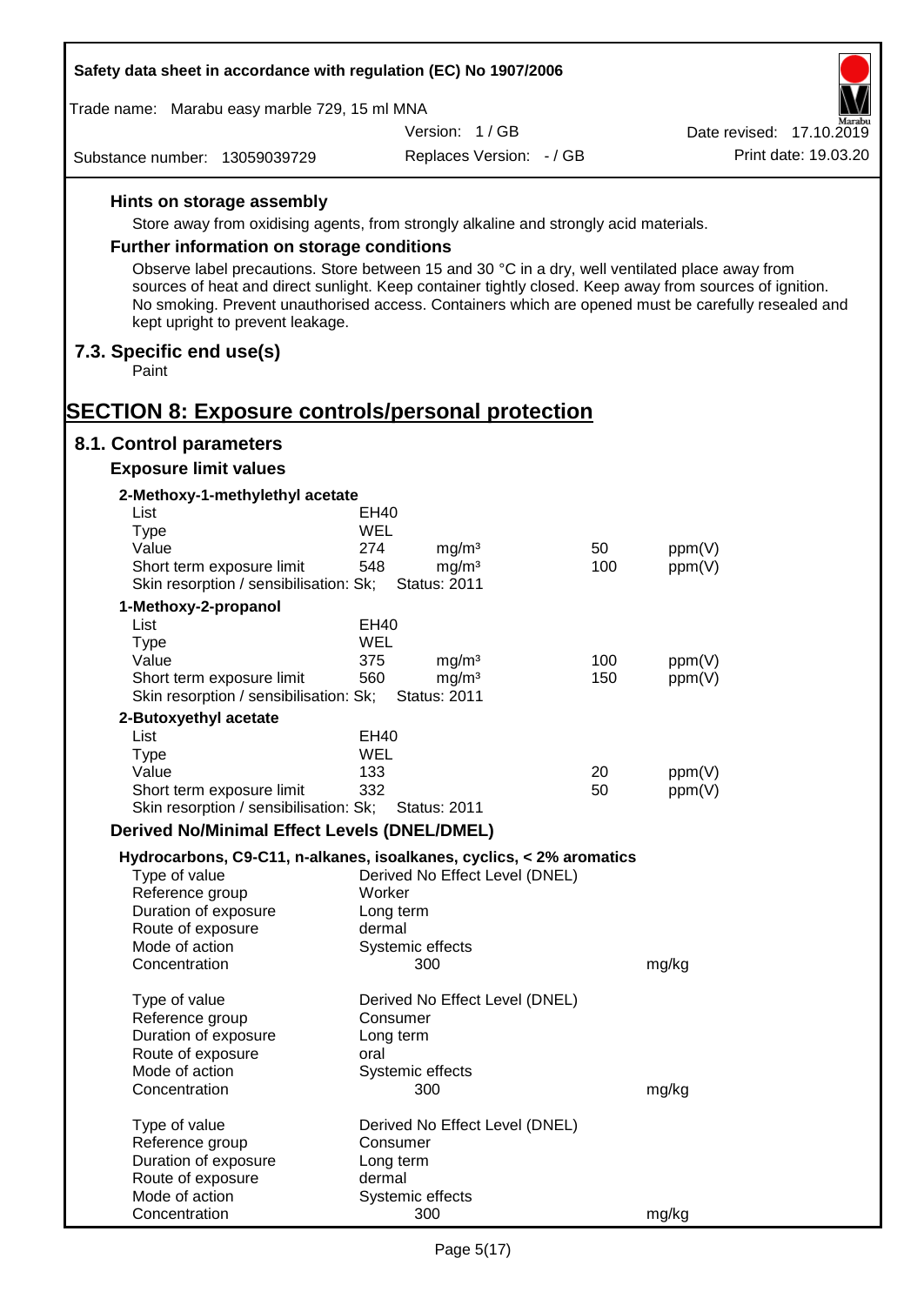| Safety data sheet in accordance with regulation (EC) No 1907/2006 |                                          |                                                  |  |  |  |  |
|-------------------------------------------------------------------|------------------------------------------|--------------------------------------------------|--|--|--|--|
| Trade name: Marabu easy marble 729, 15 ml MNA                     | Version: 1/GB                            |                                                  |  |  |  |  |
| Substance number: 13059039729                                     | Replaces Version: - / GB                 | Date revised: 17.10.2019<br>Print date: 19.03.20 |  |  |  |  |
|                                                                   |                                          |                                                  |  |  |  |  |
| Type of value                                                     | Derived No Effect Level (DNEL)           |                                                  |  |  |  |  |
| Reference group                                                   | Consumer                                 |                                                  |  |  |  |  |
| Duration of exposure                                              | Long term                                |                                                  |  |  |  |  |
| Route of exposure                                                 | inhalative                               |                                                  |  |  |  |  |
| Mode of action                                                    | Systemic effects                         |                                                  |  |  |  |  |
| Concentration                                                     | 900                                      | mg/m <sup>3</sup>                                |  |  |  |  |
| Type of value                                                     | Derived No Effect Level (DNEL)           |                                                  |  |  |  |  |
| Reference group                                                   | Worker                                   |                                                  |  |  |  |  |
| Duration of exposure                                              | Long term                                |                                                  |  |  |  |  |
| Route of exposure                                                 | inhalative                               |                                                  |  |  |  |  |
| Mode of action                                                    | Systemic effects                         |                                                  |  |  |  |  |
| Concentration                                                     | 1500                                     | mg/m <sup>3</sup>                                |  |  |  |  |
|                                                                   |                                          |                                                  |  |  |  |  |
| 2-Methoxy-1-methylethyl acetate<br>Type of value                  |                                          |                                                  |  |  |  |  |
|                                                                   | Derived No Effect Level (DNEL)<br>Worker |                                                  |  |  |  |  |
| Reference group                                                   |                                          |                                                  |  |  |  |  |
| Duration of exposure                                              | Long term                                |                                                  |  |  |  |  |
| Route of exposure                                                 | dermal                                   |                                                  |  |  |  |  |
| Mode of action                                                    | Systemic effects                         |                                                  |  |  |  |  |
| Concentration                                                     | 796                                      | mg/kg/d                                          |  |  |  |  |
| Type of value                                                     | Derived No Effect Level (DNEL)           |                                                  |  |  |  |  |
| Reference group                                                   | Worker                                   |                                                  |  |  |  |  |
| Duration of exposure                                              | Long term                                |                                                  |  |  |  |  |
| Route of exposure                                                 | inhalative                               |                                                  |  |  |  |  |
| Mode of action                                                    | Systemic effects                         |                                                  |  |  |  |  |
| Concentration                                                     | 275                                      | mg/m <sup>3</sup>                                |  |  |  |  |
| Type of value                                                     | Derived No Effect Level (DNEL)           |                                                  |  |  |  |  |
| Reference group                                                   | Consumer                                 |                                                  |  |  |  |  |
| Duration of exposure                                              | Long term                                |                                                  |  |  |  |  |
| Route of exposure                                                 | dermal                                   |                                                  |  |  |  |  |
| Mode of action                                                    | Systemic effects                         |                                                  |  |  |  |  |
| Concentration                                                     | 320                                      | mg/kg/d                                          |  |  |  |  |
|                                                                   | Derived No Effect Level (DNEL)           |                                                  |  |  |  |  |
| Type of value                                                     | Consumer                                 |                                                  |  |  |  |  |
| Reference group<br>Duration of exposure                           | Long term                                |                                                  |  |  |  |  |
| Route of exposure                                                 | inhalative                               |                                                  |  |  |  |  |
| Mode of action                                                    | Systemic effects                         |                                                  |  |  |  |  |
| Concentration                                                     | 33                                       | mg/m <sup>3</sup>                                |  |  |  |  |
|                                                                   |                                          |                                                  |  |  |  |  |
| Type of value                                                     | Derived No Effect Level (DNEL)           |                                                  |  |  |  |  |
| Reference group                                                   | Consumer                                 |                                                  |  |  |  |  |
| Duration of exposure                                              | Long term                                |                                                  |  |  |  |  |
| Route of exposure                                                 | inhalative                               |                                                  |  |  |  |  |
| Mode of action                                                    | Local effects                            |                                                  |  |  |  |  |
| Concentration                                                     | 33                                       | mg/m <sup>3</sup>                                |  |  |  |  |
| Type of value                                                     | Derived No Effect Level (DNEL)           |                                                  |  |  |  |  |
| Reference group                                                   | Consumer                                 |                                                  |  |  |  |  |
| Duration of exposure                                              | Long term                                |                                                  |  |  |  |  |
| Route of exposure                                                 | oral                                     |                                                  |  |  |  |  |
| Mode of action                                                    | Systemic effects                         |                                                  |  |  |  |  |
| Concentration                                                     | 36                                       | mg/kg/d                                          |  |  |  |  |
|                                                                   |                                          |                                                  |  |  |  |  |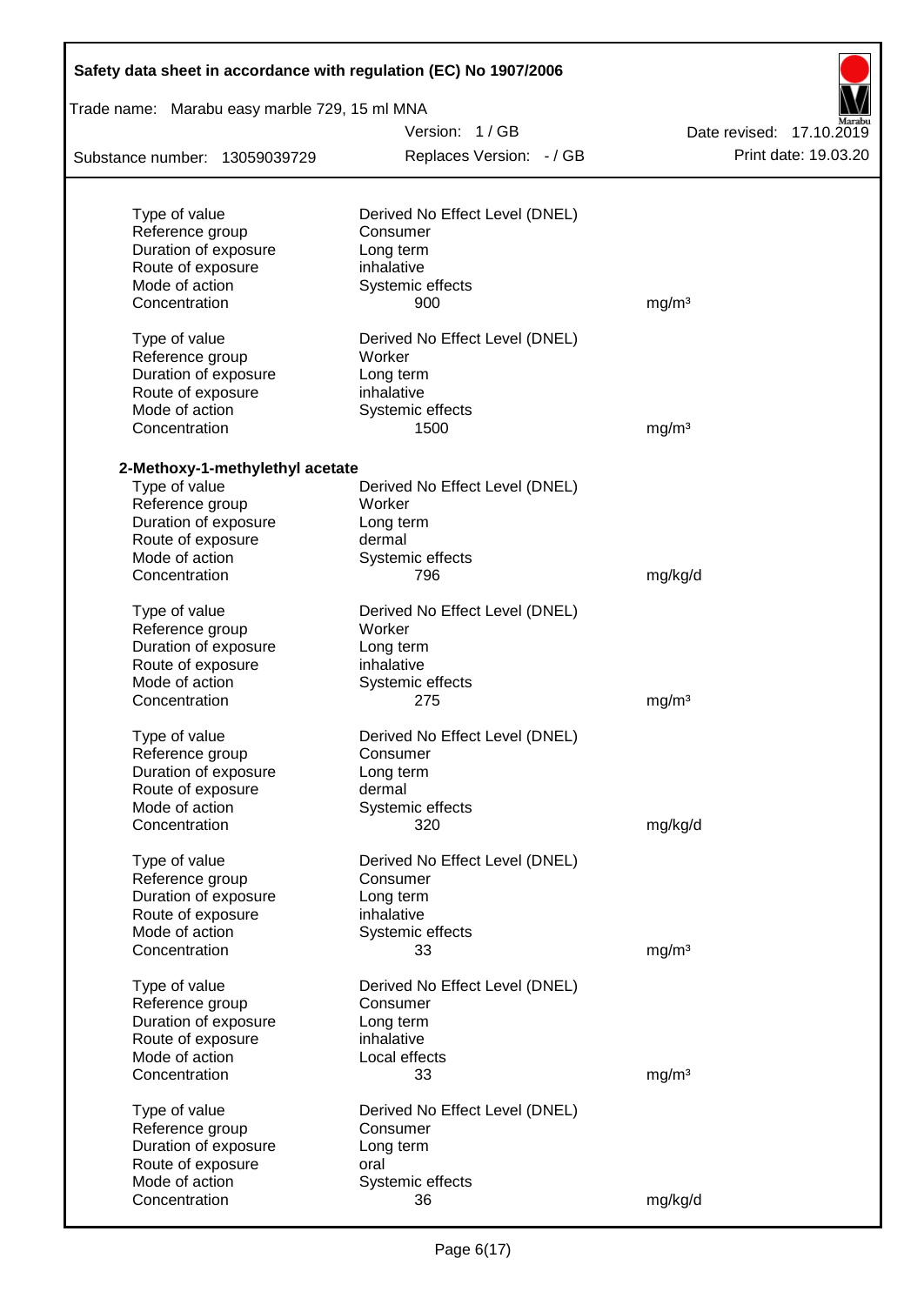| Safety data sheet in accordance with regulation (EC) No 1907/2006 |                                |                          |
|-------------------------------------------------------------------|--------------------------------|--------------------------|
| Trade name: Marabu easy marble 729, 15 ml MNA                     |                                |                          |
|                                                                   | Version: 1/GB                  | Date revised: 17.10.2019 |
| Substance number: 13059039729                                     | Replaces Version: - / GB       | Print date: 19.03.20     |
| Type of value                                                     | Derived No Effect Level (DNEL) |                          |
| Reference group                                                   | Worker                         |                          |
| Duration of exposure                                              | Lifetime                       |                          |
| Route of exposure                                                 | inhalative                     |                          |
| Mode of action                                                    | Local effects                  |                          |
| Concentration                                                     | 550                            | mg/m <sup>3</sup>        |
| 1-Methoxy-2-propanol                                              |                                |                          |
| Type of value                                                     | Derived No Effect Level (DNEL) |                          |
| Reference group                                                   | Worker                         |                          |
| Duration of exposure                                              | Acute                          |                          |
| Route of exposure                                                 | inhalative                     |                          |
| Mode of action                                                    | Local effects                  |                          |
| Concentration                                                     | 553,5                          | mg/m <sup>3</sup>        |
| Type of value                                                     | Derived No Effect Level (DNEL) |                          |
| Reference group                                                   | Worker                         |                          |
| Duration of exposure                                              | Long term                      |                          |
| Route of exposure                                                 | dermal                         |                          |
| Mode of action                                                    | Systemic effects               |                          |
| Concentration                                                     | 50,6                           | mg/person/<br>d          |
| Type of value                                                     | Derived No Effect Level (DNEL) |                          |
| Reference group                                                   | Worker                         |                          |
| Duration of exposure                                              | Long term                      |                          |
| Route of exposure                                                 | inhalative                     |                          |
| Mode of action                                                    | Systemic effects               |                          |
| Concentration                                                     | 369                            | mg/m <sup>3</sup>        |
| Type of value                                                     | Derived No Effect Level (DNEL) |                          |
| Reference group                                                   | <b>General Population</b>      |                          |
| Duration of exposure                                              | Long term                      |                          |
| Route of exposure                                                 | dermal                         |                          |
| Mode of action                                                    | Systemic effects               |                          |
| Concentration                                                     | 18,1                           | mg/kg                    |
| Type of value                                                     | Derived No Effect Level (DNEL) |                          |
| Reference group                                                   | <b>General Population</b>      |                          |
| Duration of exposure                                              | Long term                      |                          |
| Route of exposure                                                 | inhalative                     |                          |
| Mode of action<br>Concentration                                   | Systemic effects<br>43,9       | mg/m <sup>3</sup>        |
| Type of value                                                     | Derived No Effect Level (DNEL) |                          |
| Reference group                                                   | <b>General Population</b>      |                          |
| Duration of exposure                                              | Long term                      |                          |
| Route of exposure                                                 | oral                           |                          |
| Mode of action                                                    | Systemic effects               |                          |
| Concentration                                                     | 3,3                            | mg/kg/d                  |
| 2-Butoxyethyl acetate                                             |                                |                          |
| Reference substance                                               | 2-Butoxyethyl acetate          |                          |
| Type of value                                                     | Derived No Effect Level (DNEL) |                          |
| Reference group                                                   | Worker                         |                          |
| Duration of exposure                                              | Long term                      |                          |
|                                                                   |                                |                          |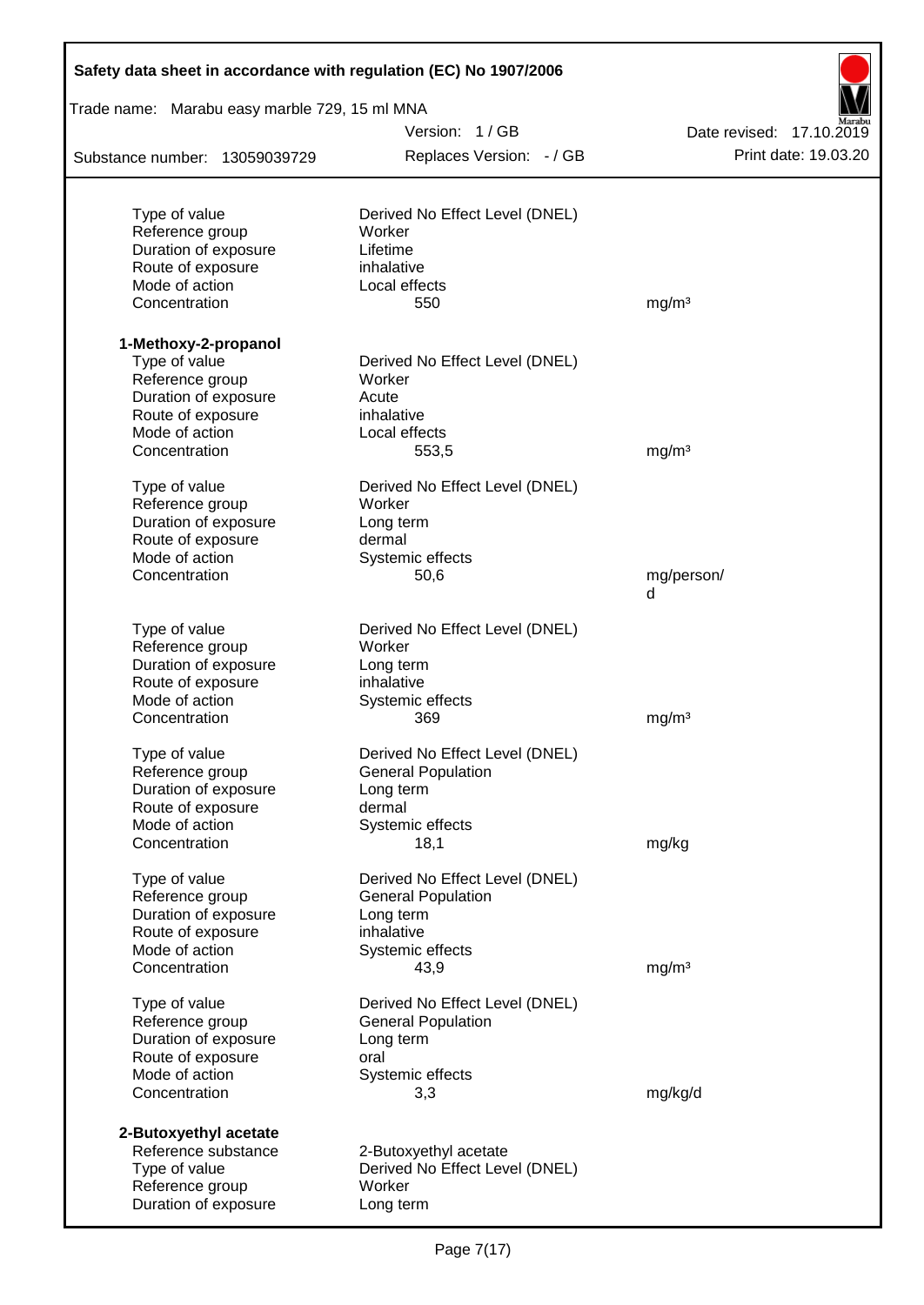| Trade name: Marabu easy marble 729, 15 ml MNA |                                |                          |  |  |  |  |
|-----------------------------------------------|--------------------------------|--------------------------|--|--|--|--|
|                                               | Version: 1/GB                  | Date revised: 17.10.2019 |  |  |  |  |
| Substance number: 13059039729                 | Replaces Version: - / GB       | Print date: 19.03.20     |  |  |  |  |
| Route of exposure                             | inhalative                     |                          |  |  |  |  |
| Mode of action                                | Systemic effects               |                          |  |  |  |  |
| Concentration                                 | 133                            | mg/m <sup>3</sup>        |  |  |  |  |
|                                               | 2-Butoxyethyl acetate          |                          |  |  |  |  |
| Type of value                                 | Derived No Effect Level (DNEL) |                          |  |  |  |  |
| Reference group                               | Worker                         |                          |  |  |  |  |
| Duration of exposure                          | Short term                     |                          |  |  |  |  |
| Route of exposure<br>Mode of action           | inhalative<br>Local effects    |                          |  |  |  |  |
| Concentration                                 | 333                            | mg/m <sup>3</sup>        |  |  |  |  |
|                                               |                                |                          |  |  |  |  |
|                                               | 2-Butoxyethyl acetate          |                          |  |  |  |  |
| Type of value                                 | Derived No Effect Level (DNEL) |                          |  |  |  |  |
| Reference group                               | Worker                         |                          |  |  |  |  |
| Duration of exposure<br>Route of exposure     | Long term                      |                          |  |  |  |  |
| Mode of action                                | dermal<br>Systemic effects     |                          |  |  |  |  |
| Concentration                                 | 169                            | mg/kg/d                  |  |  |  |  |
|                                               |                                |                          |  |  |  |  |
|                                               | 2-Butoxyethyl acetate          |                          |  |  |  |  |
| Type of value                                 | Derived No Effect Level (DNEL) |                          |  |  |  |  |
| Reference group                               | Worker                         |                          |  |  |  |  |
| Duration of exposure                          | Short term                     |                          |  |  |  |  |
| Route of exposure                             | dermal                         |                          |  |  |  |  |
| Mode of action                                | Systemic effects               |                          |  |  |  |  |
| Concentration                                 | 120                            | mg/kg/d                  |  |  |  |  |
|                                               | 2-Butoxyethyl acetate          |                          |  |  |  |  |
| Type of value                                 | Derived No Effect Level (DNEL) |                          |  |  |  |  |
| Reference group                               | <b>General Population</b>      |                          |  |  |  |  |
| Duration of exposure                          | Long term                      |                          |  |  |  |  |
| Route of exposure                             | inhalative                     |                          |  |  |  |  |
| Mode of action<br>Concentration               | Systemic effects               |                          |  |  |  |  |
|                                               | 80                             | mg/m <sup>3</sup>        |  |  |  |  |
|                                               | 2-Butoxyethyl acetate          |                          |  |  |  |  |
| Type of value                                 | Derived No Effect Level (DNEL) |                          |  |  |  |  |
| Reference group                               | <b>General Population</b>      |                          |  |  |  |  |
| Duration of exposure                          | Short term                     |                          |  |  |  |  |
| Route of exposure                             | inhalative                     |                          |  |  |  |  |
| Mode of action                                | Local effects                  |                          |  |  |  |  |
| Concentration                                 | 200                            | mg/m <sup>3</sup>        |  |  |  |  |
|                                               | 2-Butoxyethyl acetate          |                          |  |  |  |  |
| Type of value                                 | Derived No Effect Level (DNEL) |                          |  |  |  |  |
| Reference group                               | <b>General Population</b>      |                          |  |  |  |  |
| Duration of exposure                          | Long term                      |                          |  |  |  |  |
| Route of exposure                             | dermal                         |                          |  |  |  |  |
| Mode of action                                | Systemic effects               |                          |  |  |  |  |
| Concentration                                 | 102                            | mg/kg/d                  |  |  |  |  |
|                                               | 2-Butoxyethyl acetate          |                          |  |  |  |  |
| Type of value                                 | Derived No Effect Level (DNEL) |                          |  |  |  |  |
| Reference group                               | <b>General Population</b>      |                          |  |  |  |  |
| Duration of exposure                          | Short term                     |                          |  |  |  |  |
| Route of exposure<br>Mode of action           | dermal                         |                          |  |  |  |  |
|                                               | Systemic effects               |                          |  |  |  |  |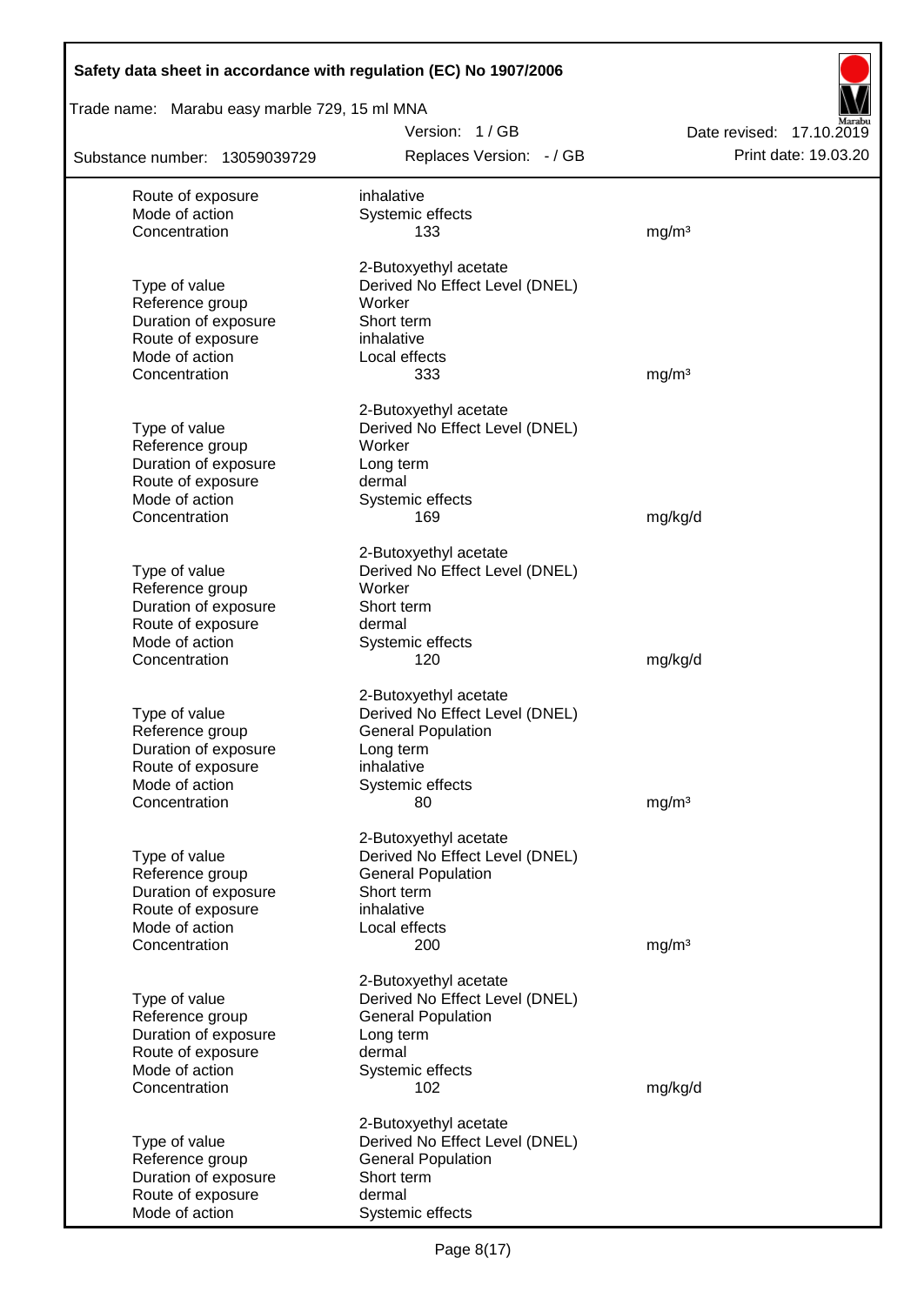| Safety data sheet in accordance with regulation (EC) No 1907/2006                                                |                                                                                                                                      |                          |  |  |  |  |
|------------------------------------------------------------------------------------------------------------------|--------------------------------------------------------------------------------------------------------------------------------------|--------------------------|--|--|--|--|
| Trade name: Marabu easy marble 729, 15 ml MNA                                                                    |                                                                                                                                      |                          |  |  |  |  |
|                                                                                                                  | Version: 1/GB                                                                                                                        | Date revised: 17.10.2019 |  |  |  |  |
| Substance number: 13059039729                                                                                    | Replaces Version: - / GB                                                                                                             | Print date: 19.03.20     |  |  |  |  |
| Concentration                                                                                                    | 72                                                                                                                                   | mg/kg/d                  |  |  |  |  |
| Type of value<br>Reference group<br>Duration of exposure<br>Route of exposure<br>Mode of action<br>Concentration | 2-Butoxyethyl acetate<br>Derived No Effect Level (DNEL)<br><b>General Population</b><br>Long term<br>oral<br>Systemic effects<br>8,6 | mg/kg/d                  |  |  |  |  |
| Type of value<br>Reference group<br>Duration of exposure<br>Route of exposure<br>Mode of action<br>Concentration | 2-Butoxyethyl acetate<br>Derived No Effect Level (DNEL)<br><b>General Population</b><br>Short term<br>oral<br>Systemic effects<br>36 | mg/kg/d                  |  |  |  |  |
| <b>Predicted No Effect Concentration (PNEC)</b>                                                                  |                                                                                                                                      |                          |  |  |  |  |
| 2-Methoxy-1-methylethyl acetate<br>Reference substance<br>Type of value<br><b>Type</b><br>Concentration          | 2-Methoxy-1-methylethyl acetate<br><b>PNEC</b><br>Freshwater<br>0,635                                                                |                          |  |  |  |  |
|                                                                                                                  |                                                                                                                                      | mg/l                     |  |  |  |  |
| Type of value<br><b>Type</b><br>Concentration                                                                    | <b>PNEC</b><br>Freshwater sediment<br>3,29                                                                                           | mg/kg                    |  |  |  |  |
| Type of value<br><b>Type</b><br>Concentration<br>Source                                                          | <b>PNEC</b><br>Soil<br>0,29<br>Literature value                                                                                      | mg/kg                    |  |  |  |  |
| Type of value<br><b>Type</b><br>Concentration<br>Source                                                          | <b>PNEC</b><br>Sewage treatment plant (STP)<br>100<br>Literature value                                                               | mg/l                     |  |  |  |  |
| Type of value<br><b>Type</b><br>Concentration<br>Source                                                          | <b>PNEC</b><br>Marine sediment<br>0,329<br>Literature value                                                                          | mg/kg                    |  |  |  |  |
| Type of value<br><b>Type</b><br>Concentration                                                                    | <b>PNEC</b><br>Saltwater<br>0,0635                                                                                                   | mg/l                     |  |  |  |  |
| 1-Methoxy-2-propanol<br>Type of value<br><b>Type</b><br>Concentration                                            | <b>PNEC</b><br>Freshwater<br>10                                                                                                      | mg/l                     |  |  |  |  |
| Type of value<br><b>Type</b><br>Concentration                                                                    | <b>PNEC</b><br>Water<br>41,6                                                                                                         | mg/kg                    |  |  |  |  |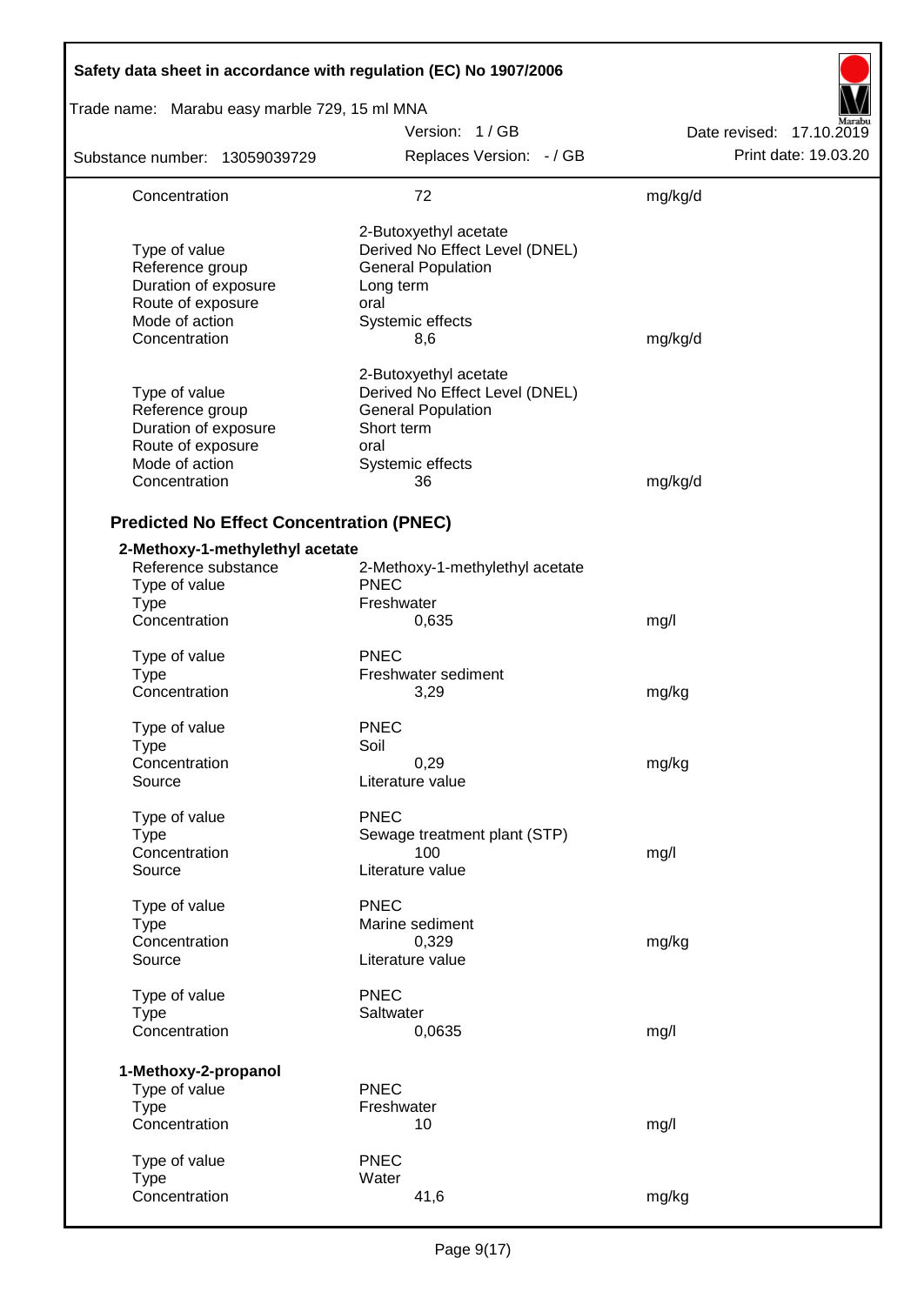| Safety data sheet in accordance with regulation (EC) No 1907/2006                                       |                                                                                      |                                                  |
|---------------------------------------------------------------------------------------------------------|--------------------------------------------------------------------------------------|--------------------------------------------------|
| Trade name: Marabu easy marble 729, 15 ml MNA                                                           |                                                                                      |                                                  |
| Substance number: 13059039729                                                                           | Version: 1/GB<br>Replaces Version: - / GB                                            | Date revised: 17.10.2019<br>Print date: 19.03.20 |
| Type of value<br><b>Type</b><br>Concentration                                                           | <b>PNEC</b><br>Sediment<br>41,6                                                      | mg/kg                                            |
| Type of value<br><b>Type</b><br>Concentration                                                           | <b>PNEC</b><br>Marine sediment<br>4,17                                               | mg/kg                                            |
| Type of value<br><b>Type</b><br>Concentration                                                           | <b>PNEC</b><br>Soil<br>2,47                                                          | mg/kg                                            |
| Type of value<br><b>Type</b><br>Concentration                                                           | <b>PNEC</b><br>Sewage treatment plant (STP)<br>100                                   | mg/l                                             |
| 2-Butoxyethyl acetate<br>Reference substance<br>Type of value<br><b>Type</b><br>Concentration<br>Source | 2-Butoxyethyl acetate<br><b>PNEC</b><br>Water<br>0,304<br>Literature value           | mg/l                                             |
| Type of value<br>Type<br>Concentration<br>Source                                                        | 2-Butoxyethyl acetate<br><b>PNEC</b><br>Aquatic<br>0,0304<br>Literature value        | g/                                               |
| Type of value<br><b>Type</b><br>Concentration<br>Source                                                 | 2-Butoxyethyl acetate<br><b>PNEC</b><br>Sediment<br>2,03<br>Literature value         | mg/kg                                            |
| Type of value<br><b>Type</b><br>Concentration<br>Source                                                 | 2-Butoxyethyl acetate<br><b>PNEC</b><br>Marine sediment<br>0,203<br>Literature value | mg/kg                                            |
| Type of value<br><b>Type</b><br>Concentration<br>Source                                                 | 2-Butoxyethyl acetate<br><b>PNEC</b><br>Soil<br>0,68<br>Literature value             | mg/kg                                            |

# **8.2. Exposure controls**

### **Exposure controls**

Provide adequate ventilation. Where reasonably practicable this should be achieved by the use of local exhaust ventilation and good general extraction. If these are not sufficient to maintain concentrations of particulates and solvent vapour below the OEL, suitable respiratory protection must be worn.

#### **Respiratory protection**

If workers are exposed to concentrations above the exposure limit they must use appropriate, certified respirators. Full mask, filter A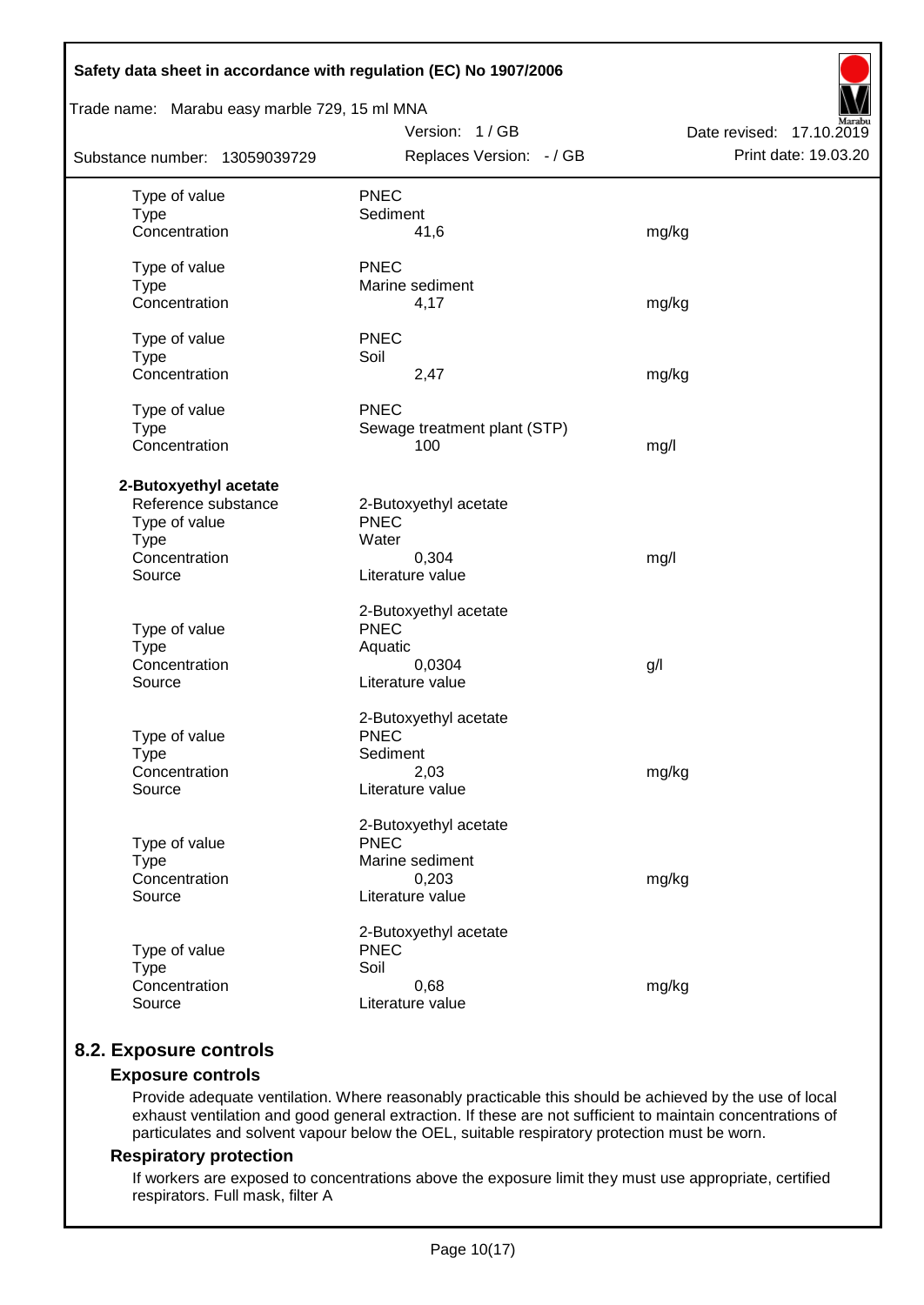| Safety data sheet in accordance with regulation (EC) No 1907/2006                                                                          |                          |                          |                                                                                                      |  |  |  |
|--------------------------------------------------------------------------------------------------------------------------------------------|--------------------------|--------------------------|------------------------------------------------------------------------------------------------------|--|--|--|
| Trade name: Marabu easy marble 729, 15 ml MNA                                                                                              |                          |                          |                                                                                                      |  |  |  |
|                                                                                                                                            | Version: 1/GB            |                          | Date revised: 17.10.2019                                                                             |  |  |  |
| Substance number: 13059039729                                                                                                              |                          | Replaces Version: - / GB | Print date: 19.03.20                                                                                 |  |  |  |
| <b>Hand protection</b>                                                                                                                     |                          |                          |                                                                                                      |  |  |  |
| There is no one glove material or combination of materials that will give unlimited resistance to any                                      |                          |                          |                                                                                                      |  |  |  |
| individual or combination of chemicals.<br>For prolonged or repeated handling nitrile rubber gloves with textile undergloves are required. |                          |                          |                                                                                                      |  |  |  |
| <b>Material thickness</b><br>$\geq$                                                                                                        | 0,5<br>mm                |                          |                                                                                                      |  |  |  |
| Breakthrough time<br>$\lt$                                                                                                                 | 30<br>min                |                          |                                                                                                      |  |  |  |
| The breakthrough time must be greater than the end use time of the product.                                                                |                          |                          | The instructions and information provided by the glove manufacturer on use, storage, maintenance and |  |  |  |
| replacement must be followed.                                                                                                              |                          |                          |                                                                                                      |  |  |  |
| Gloves should be replaced regularly and if there is any sign of damage to the glove material.                                              |                          |                          |                                                                                                      |  |  |  |
| Always ensure that gloves are free from defects and that they are stored and used correctly.                                               |                          |                          | The performance or effectiveness of the glove may be reduced by physical/ chemical damage and poor   |  |  |  |
| maintenance.                                                                                                                               |                          |                          |                                                                                                      |  |  |  |
| once exposure has occurred.                                                                                                                |                          |                          | Barrier creams may help to protect the exposed areas of the skin, they should however not be applied |  |  |  |
| Eye protection                                                                                                                             |                          |                          |                                                                                                      |  |  |  |
| Use safety eyewear designed to protect against splash of liquids.                                                                          |                          |                          |                                                                                                      |  |  |  |
| <b>Body protection</b>                                                                                                                     |                          |                          |                                                                                                      |  |  |  |
| Cotton or cotton/synthetic overalls or coveralls are normally suitable.                                                                    |                          |                          |                                                                                                      |  |  |  |
|                                                                                                                                            |                          |                          |                                                                                                      |  |  |  |
| <b>SECTION 9: Physical and chemical properties</b>                                                                                         |                          |                          |                                                                                                      |  |  |  |
| 9.1. Information on basic physical and chemical properties                                                                                 |                          |                          |                                                                                                      |  |  |  |
| <b>Form</b>                                                                                                                                | Liquid                   |                          |                                                                                                      |  |  |  |
| <b>Colour</b><br><b>Odour</b>                                                                                                              | coloured<br>solvent-like |                          |                                                                                                      |  |  |  |
|                                                                                                                                            |                          |                          |                                                                                                      |  |  |  |
| <b>Odour threshold</b>                                                                                                                     |                          |                          |                                                                                                      |  |  |  |
| Remarks                                                                                                                                    | No data available        |                          |                                                                                                      |  |  |  |
| pH value                                                                                                                                   |                          |                          |                                                                                                      |  |  |  |
| Remarks                                                                                                                                    | Not applicable           |                          |                                                                                                      |  |  |  |
| <b>Melting point</b>                                                                                                                       |                          |                          |                                                                                                      |  |  |  |
| Remarks                                                                                                                                    | not determined           |                          |                                                                                                      |  |  |  |
| <b>Freezing point</b>                                                                                                                      |                          |                          |                                                                                                      |  |  |  |
| Remarks                                                                                                                                    | not determined           |                          |                                                                                                      |  |  |  |
| Initial boiling point and boiling range                                                                                                    |                          |                          | $\rm ^{\circ}C$                                                                                      |  |  |  |
| Value<br>Pressure                                                                                                                          | 120<br>appr.<br>1.013    | hPa                      |                                                                                                      |  |  |  |
| Source                                                                                                                                     | Literature value         |                          |                                                                                                      |  |  |  |
| <b>Flash point</b>                                                                                                                         |                          |                          |                                                                                                      |  |  |  |
| Value                                                                                                                                      | 30                       |                          | $^{\circ}C$                                                                                          |  |  |  |
| Method                                                                                                                                     | ASTM D 6450 (CCCFP)      |                          |                                                                                                      |  |  |  |
| Evaporation rate (ether $= 1$ ) :                                                                                                          |                          |                          |                                                                                                      |  |  |  |
| Remarks                                                                                                                                    | not determined           |                          |                                                                                                      |  |  |  |
| <b>Flammability (solid, gas)</b><br>Not applicable                                                                                         |                          |                          |                                                                                                      |  |  |  |
| Upper/lower flammability or explosive limits                                                                                               |                          |                          |                                                                                                      |  |  |  |
|                                                                                                                                            |                          |                          | 0/11                                                                                                 |  |  |  |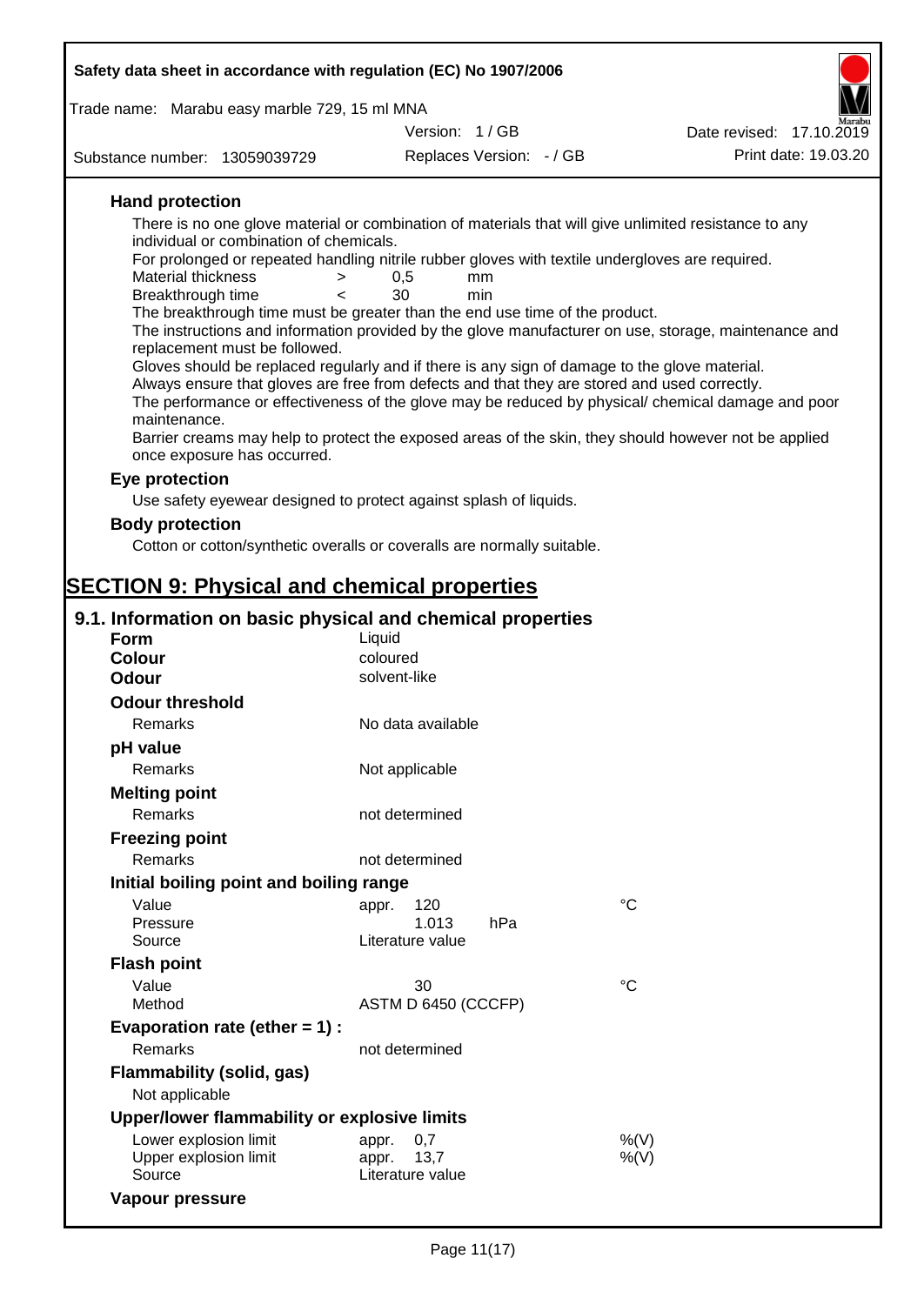| Safety data sheet in accordance with regulation (EC) No 1907/2006<br>Trade name: Marabu easy marble 729, 15 ml MNA |                                      |                       |    |                   |                          |
|--------------------------------------------------------------------------------------------------------------------|--------------------------------------|-----------------------|----|-------------------|--------------------------|
|                                                                                                                    | Version: 1/GB                        |                       |    |                   | Date revised: 17.10.2019 |
| Substance number: 13059039729                                                                                      | Replaces Version: - / GB             |                       |    |                   | Print date: 19.03.20     |
| Value<br>Temperature<br>Method                                                                                     | 8<br>20<br>calculated                | $\rm ^{\circ}C$       |    | hPa               |                          |
| <b>Vapour density</b>                                                                                              |                                      |                       |    |                   |                          |
| Remarks                                                                                                            | not determined                       |                       |    |                   |                          |
| <b>Density</b>                                                                                                     |                                      |                       |    |                   |                          |
| Value<br>Temperature<br>Method                                                                                     | 1,08<br>20<br><b>DIN EN ISO 2811</b> | $^{\circ}C$           |    | g/cm <sup>3</sup> |                          |
| Solubility in water                                                                                                |                                      |                       |    |                   |                          |
| Remarks                                                                                                            | partially miscible                   |                       |    |                   |                          |
| <b>Partition coefficient: n-octanol/water</b>                                                                      |                                      |                       |    |                   |                          |
| Remarks                                                                                                            | Not applicable                       |                       |    |                   |                          |
| Ignition temperature                                                                                               |                                      |                       |    |                   |                          |
| Value<br>Source                                                                                                    | 200<br>appr.<br>Literature value     |                       |    | $\rm ^{\circ}C$   |                          |
| <b>Viscosity</b>                                                                                                   |                                      |                       |    |                   |                          |
| dynamic<br>Value<br>Temperature                                                                                    | 30<br>40                             | to<br>$^{\circ}C$     | 50 | mPa.s             |                          |
| <b>Efflux time</b>                                                                                                 |                                      |                       |    |                   |                          |
| Value<br>Temperature<br>Method                                                                                     | 25<br>20<br>DIN 53211 4 mm           | to<br>$\rm ^{\circ}C$ | 70 | s                 |                          |
| <b>Explosive properties</b>                                                                                        |                                      |                       |    |                   |                          |
| evaluation                                                                                                         | no                                   |                       |    |                   |                          |
| <b>Oxidising properties</b><br>evaluation                                                                          | None known                           |                       |    |                   |                          |
| 9.2. Other information                                                                                             |                                      |                       |    |                   |                          |
| <b>Other information</b>                                                                                           |                                      |                       |    |                   |                          |

The physical specifications are approximate values and refer to the used safety relevant component(s).

# **SECTION 10: Stability and reactivity**

# **10.1. Reactivity**

No hazardous reactions when stored and handled according to prescribed instructions.

# **10.2. Chemical stability**

Stable under recommended storage and handling conditions (see section 7).

# **10.3. Possibility of hazardous reactions**

Keep away from oxidising agents, strongly alkaline and strongly acid materials in order to avoid exothermic reactions.

# **10.4. Conditions to avoid**

When exposed to high temperatures may produce hazardous decomposition products.

# **10.5. Incompatible materials**

No hazardous reactions when stored and handled according to prescribed instructions.

# **10.6. Hazardous decomposition products**

See chapter 5.2 (Firefighting measures - Special hazards arising from the substance or mixture).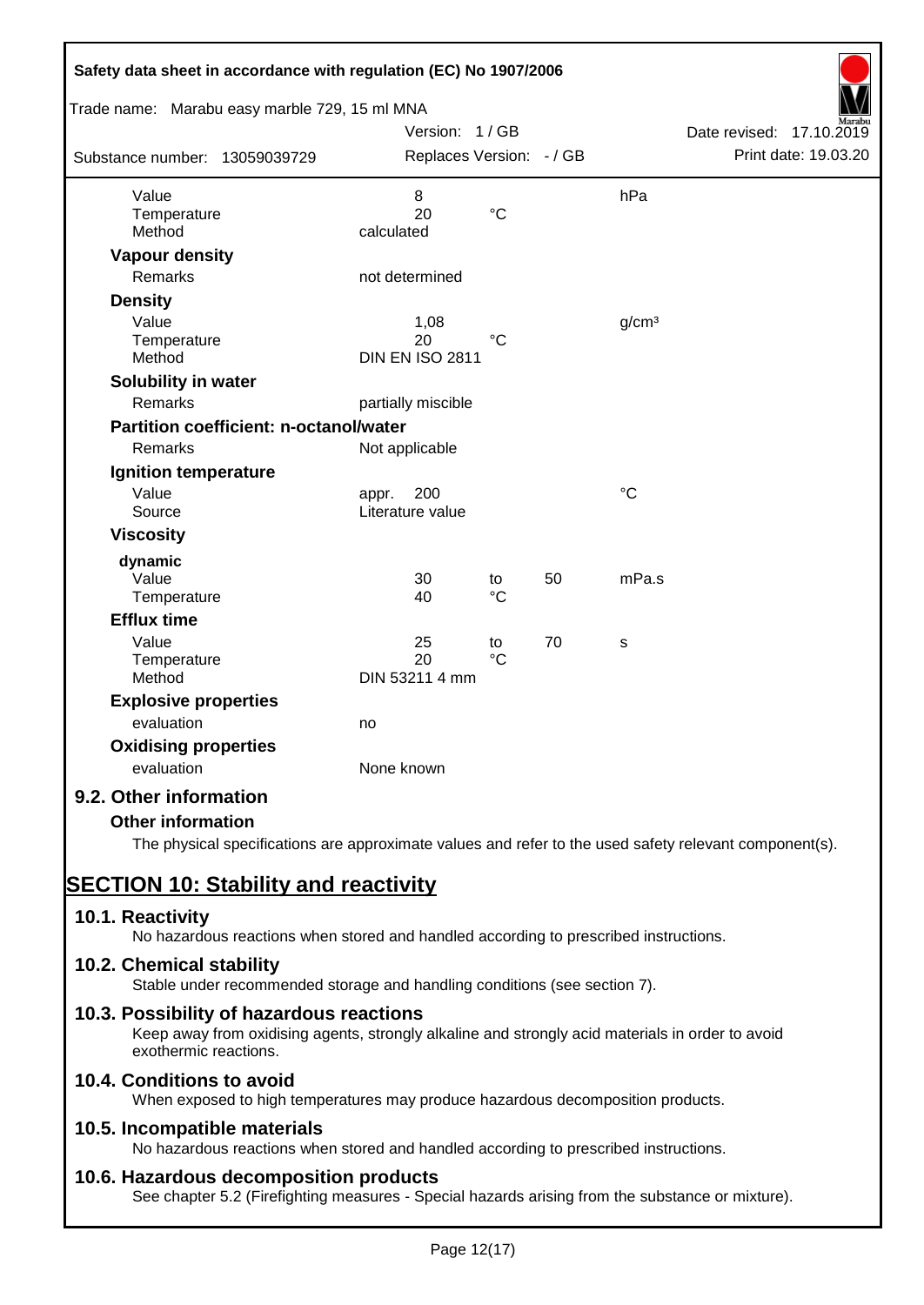| Safety data sheet in accordance with regulation (EC) No 1907/2006 |                                                                   |                                      |       |                                                                                                                                                                                                            |  |  |
|-------------------------------------------------------------------|-------------------------------------------------------------------|--------------------------------------|-------|------------------------------------------------------------------------------------------------------------------------------------------------------------------------------------------------------------|--|--|
| Trade name: Marabu easy marble 729, 15 ml MNA                     |                                                                   |                                      |       |                                                                                                                                                                                                            |  |  |
|                                                                   |                                                                   | Version: 1/GB                        |       | Date revised: 17.10.2019                                                                                                                                                                                   |  |  |
| Substance number: 13059039729                                     |                                                                   | Replaces Version: - / GB             |       | Print date: 19.03.20                                                                                                                                                                                       |  |  |
|                                                                   |                                                                   |                                      |       |                                                                                                                                                                                                            |  |  |
|                                                                   |                                                                   |                                      |       |                                                                                                                                                                                                            |  |  |
| <b>SECTION 11: Toxicological information</b>                      |                                                                   |                                      |       |                                                                                                                                                                                                            |  |  |
| 11.1. Information on toxicological effects                        |                                                                   |                                      |       |                                                                                                                                                                                                            |  |  |
| <b>Acute oral toxicity (Components)</b>                           |                                                                   |                                      |       |                                                                                                                                                                                                            |  |  |
| 1-Methoxy-2-propanol                                              |                                                                   |                                      |       |                                                                                                                                                                                                            |  |  |
| <b>Species</b>                                                    | rat                                                               |                                      |       |                                                                                                                                                                                                            |  |  |
| LD50                                                              |                                                                   | 5200                                 | mg/kg |                                                                                                                                                                                                            |  |  |
| <b>Acute dermal toxicity (Components)</b>                         |                                                                   |                                      |       |                                                                                                                                                                                                            |  |  |
| 1-Methoxy-2-propanol                                              |                                                                   |                                      |       |                                                                                                                                                                                                            |  |  |
| <b>Species</b><br>LD50                                            | rabbit                                                            | 14000                                | mg/kg |                                                                                                                                                                                                            |  |  |
| <b>Acute inhalational toxicity</b>                                |                                                                   |                                      |       |                                                                                                                                                                                                            |  |  |
| Remarks                                                           |                                                                   |                                      |       | Based on available data, the classification criteria are not met.                                                                                                                                          |  |  |
| <b>Skin corrosion/irritation</b>                                  |                                                                   |                                      |       |                                                                                                                                                                                                            |  |  |
| Remarks                                                           |                                                                   |                                      |       | Based on available data, the classification criteria are not met.                                                                                                                                          |  |  |
| Serious eye damage/irritation                                     |                                                                   |                                      |       |                                                                                                                                                                                                            |  |  |
| Remarks                                                           | Based on available data, the classification criteria are not met. |                                      |       |                                                                                                                                                                                                            |  |  |
| <b>Sensitization</b>                                              |                                                                   |                                      |       |                                                                                                                                                                                                            |  |  |
| Remarks                                                           |                                                                   |                                      |       | Based on available data, the classification criteria are not met.                                                                                                                                          |  |  |
| <b>Mutagenicity</b>                                               |                                                                   |                                      |       |                                                                                                                                                                                                            |  |  |
| Remarks                                                           |                                                                   |                                      |       | Based on available data, the classification criteria are not met.                                                                                                                                          |  |  |
| <b>Reproductive toxicity</b>                                      |                                                                   |                                      |       |                                                                                                                                                                                                            |  |  |
| Remarks                                                           |                                                                   |                                      |       | Based on available data, the classification criteria are not met.                                                                                                                                          |  |  |
| Carcinogenicity                                                   |                                                                   |                                      |       |                                                                                                                                                                                                            |  |  |
| Remarks                                                           |                                                                   |                                      |       | Based on available data, the classification criteria are not met.                                                                                                                                          |  |  |
| <b>Specific Target Organ Toxicity (STOT)</b>                      |                                                                   |                                      |       |                                                                                                                                                                                                            |  |  |
| <b>Single exposure</b>                                            |                                                                   |                                      |       |                                                                                                                                                                                                            |  |  |
| Remarks                                                           |                                                                   | The classification criteria are met. |       |                                                                                                                                                                                                            |  |  |
| evaluation                                                        |                                                                   | May cause drowsiness or dizziness.   |       |                                                                                                                                                                                                            |  |  |
| <b>Repeated exposure</b><br>Remarks                               |                                                                   |                                      |       | Based on available data, the classification criteria are not met.                                                                                                                                          |  |  |
| <b>Aspiration hazard</b>                                          |                                                                   |                                      |       |                                                                                                                                                                                                            |  |  |
| Based on available data, the classification criteria are not met. |                                                                   |                                      |       |                                                                                                                                                                                                            |  |  |
| <b>Experience in practice</b>                                     |                                                                   |                                      |       |                                                                                                                                                                                                            |  |  |
|                                                                   |                                                                   |                                      |       | Exposure to component solvents vapours concentration in excess of the stated occupational exposure<br>limit may result in adverse health effects such as mucous membrane and respiratory system irritation |  |  |

and adverse effects on kidney, liver and central nervous system. Symptoms and signs include headache, dizziness, fatigue, muscular weakness, drowsiness and in extreme cases, loss of consciousness. Solvents may cause some of the above effects by absorption through the skin. Repeated or prolonged contact with the mixture may cause removal of natural fat from the skin resulting in non-allergic contact dermatitis and absorption through the skin. The liquid splashed in the eyes may cause irritation and reversible damage. Ingestion may cause nausea, diarrhoea and vomiting. This takes into account, where known, delayed and immediate effects and also chronic effects of components from short-term and long-term exposure by oral, inhalation and dermal routes of exposure and eye contact.

#### **Other information**

There are no data available on the mixture itself.

The mixture has been assessed following the additivity method of the CLP Regulation (EC) No 1272/2008 and classified for toxicological hazards accordingly.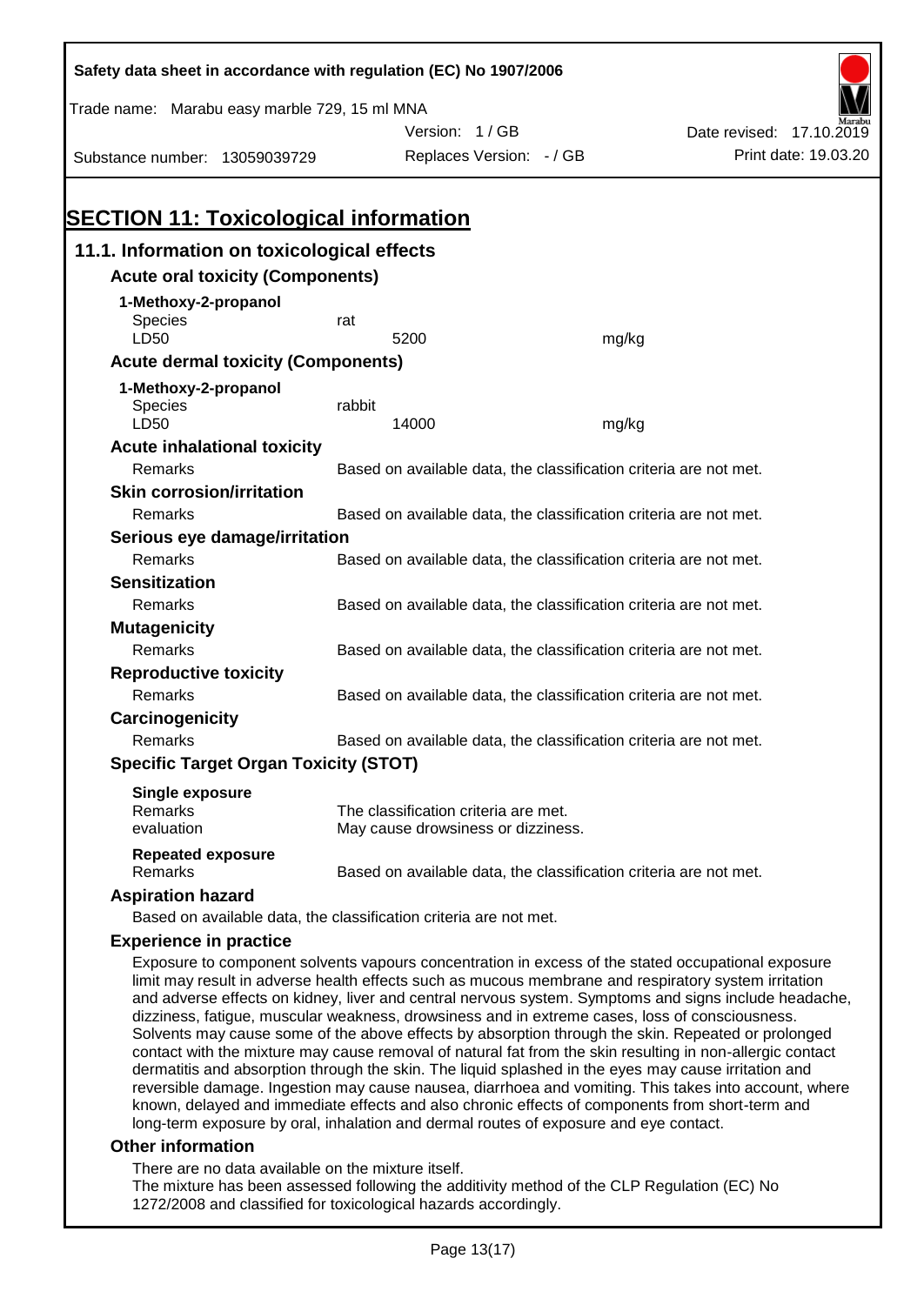| Safety data sheet in accordance with regulation (EC) No 1907/2006                                                                                                |                   |                  |                              |                                                    |                                                                                                  |
|------------------------------------------------------------------------------------------------------------------------------------------------------------------|-------------------|------------------|------------------------------|----------------------------------------------------|--------------------------------------------------------------------------------------------------|
| Trade name: Marabu easy marble 729, 15 ml MNA                                                                                                                    |                   |                  |                              |                                                    |                                                                                                  |
|                                                                                                                                                                  |                   |                  | Version: 1/GB                |                                                    | Date revised: 17.10.2019                                                                         |
| Substance number: 13059039729                                                                                                                                    |                   |                  | Replaces Version: - / GB     |                                                    | Print date: 19.03.20                                                                             |
| <b>SECTION 12: Ecological information</b>                                                                                                                        |                   |                  |                              |                                                    |                                                                                                  |
| 12.1. Toxicity                                                                                                                                                   |                   |                  |                              |                                                    |                                                                                                  |
| <b>General information</b>                                                                                                                                       |                   |                  |                              |                                                    |                                                                                                  |
| There are no data available on the mixture itself. Do not allow to enter drains or water courses. The<br>and is not classified as dangerous for the environment. |                   |                  |                              |                                                    | mixture has been assessed following the summation method of the CLP Regulation (EC) No 1272/2008 |
| <b>Fish toxicity (Components)</b>                                                                                                                                |                   |                  |                              |                                                    |                                                                                                  |
| 1-Methoxy-2-propanol                                                                                                                                             |                   |                  |                              |                                                    |                                                                                                  |
| Species<br>LC <sub>0</sub>                                                                                                                                       | $\geq$            | 4600             | golden orfe (Leuciscus idus) | mg/l                                               |                                                                                                  |
| Duration of exposure                                                                                                                                             |                   | 96               | h                            |                                                    |                                                                                                  |
| <b>Daphnia toxicity (Components)</b>                                                                                                                             |                   |                  |                              |                                                    |                                                                                                  |
| 1-Methoxy-2-propanol                                                                                                                                             |                   |                  |                              |                                                    |                                                                                                  |
| <b>Species</b>                                                                                                                                                   |                   | Daphnia magna    |                              |                                                    |                                                                                                  |
| <b>EC50</b><br>Duration of exposure                                                                                                                              |                   | 23300<br>48      | h                            | mg/l                                               |                                                                                                  |
| <b>Algae toxicity (Components)</b>                                                                                                                               |                   |                  |                              |                                                    |                                                                                                  |
| 1-Methoxy-2-propanol                                                                                                                                             |                   |                  |                              |                                                    |                                                                                                  |
| Species                                                                                                                                                          |                   | Desmodesmus      |                              |                                                    |                                                                                                  |
| <b>EC50</b><br>Duration of exposure                                                                                                                              | $\geq$            | 1000<br>168      | h                            | mg/l                                               |                                                                                                  |
| <b>Bacteria toxicity (Components)</b>                                                                                                                            |                   |                  |                              |                                                    |                                                                                                  |
| 1-Methoxy-2-propanol                                                                                                                                             |                   |                  |                              |                                                    |                                                                                                  |
| Species                                                                                                                                                          |                   | activated sludge |                              |                                                    |                                                                                                  |
| <b>EC50</b>                                                                                                                                                      | $\geq$            | 1000             |                              | mg/l                                               |                                                                                                  |
| 12.2. Persistence and degradability                                                                                                                              |                   |                  |                              |                                                    |                                                                                                  |
| <b>General information</b>                                                                                                                                       |                   |                  |                              |                                                    |                                                                                                  |
| No data available                                                                                                                                                |                   |                  |                              |                                                    |                                                                                                  |
| <b>Biodegradability (Components)</b>                                                                                                                             |                   |                  |                              |                                                    |                                                                                                  |
| 1-Methoxy-2-propanol<br>Value                                                                                                                                    |                   | 90               |                              | %                                                  |                                                                                                  |
| Duration of test                                                                                                                                                 |                   | 28               | d                            |                                                    |                                                                                                  |
| evaluation                                                                                                                                                       | <b>OECD 301 F</b> |                  |                              | Readily biodegradable (according to OECD criteria) |                                                                                                  |
| Method                                                                                                                                                           |                   |                  |                              |                                                    |                                                                                                  |
| 12.3. Bioaccumulative potential<br><b>General information</b>                                                                                                    |                   |                  |                              |                                                    |                                                                                                  |
| There are no data available on the mixture itself.                                                                                                               |                   |                  |                              |                                                    |                                                                                                  |
| <b>Partition coefficient: n-octanol/water</b>                                                                                                                    |                   |                  |                              |                                                    |                                                                                                  |
| Remarks                                                                                                                                                          |                   | Not applicable   |                              |                                                    |                                                                                                  |
| 12.4. Mobility in soil                                                                                                                                           |                   |                  |                              |                                                    |                                                                                                  |
| <b>General information</b>                                                                                                                                       |                   |                  |                              |                                                    |                                                                                                  |
| There are no data available on the mixture itself.                                                                                                               |                   |                  |                              |                                                    |                                                                                                  |
| 12.5. Results of PBT and vPvB assessment                                                                                                                         |                   |                  |                              |                                                    |                                                                                                  |
| <b>General information</b>                                                                                                                                       |                   |                  |                              |                                                    |                                                                                                  |
| There are no data available on the mixture itself.                                                                                                               |                   |                  |                              |                                                    |                                                                                                  |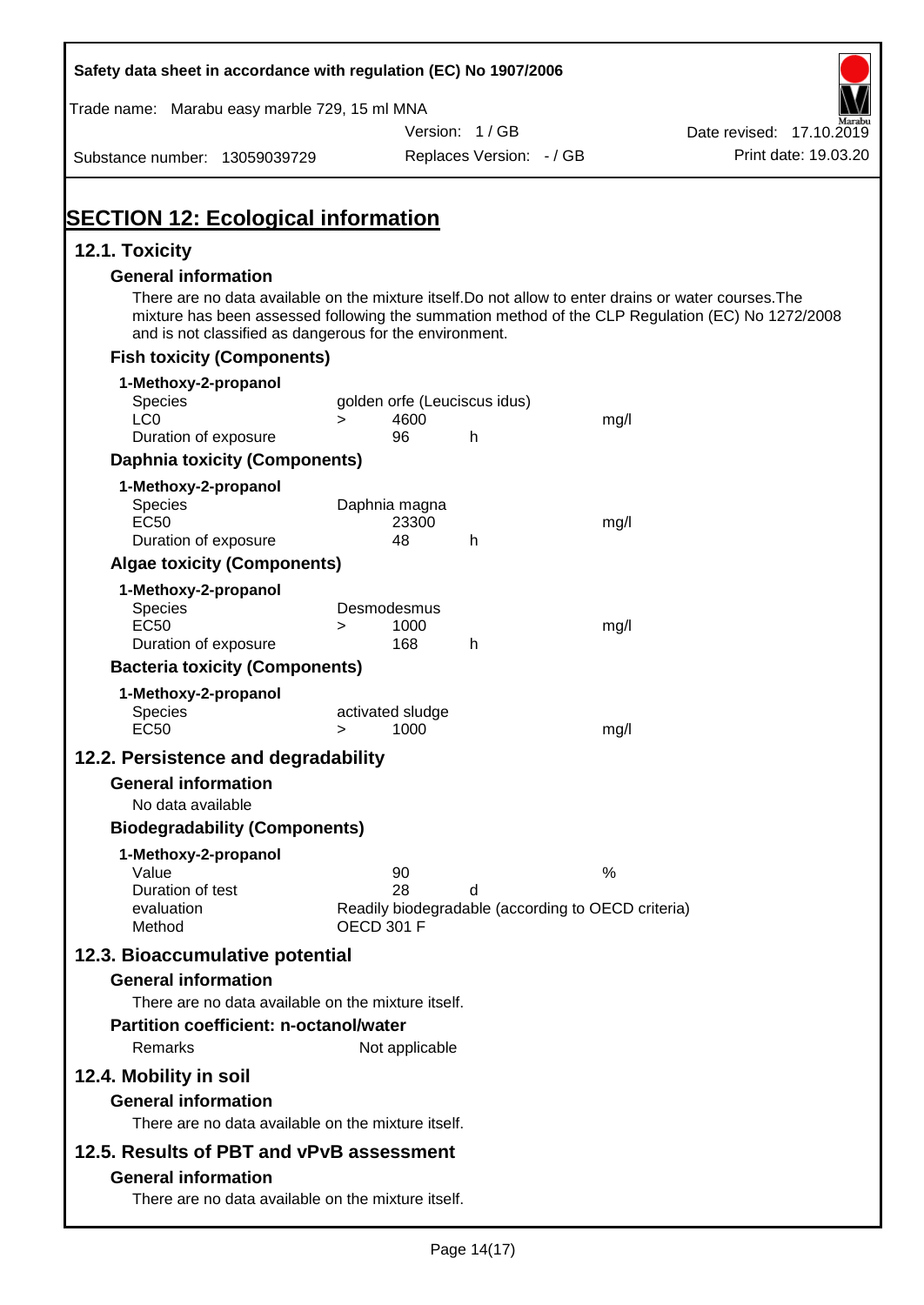#### **Safety data sheet in accordance with regulation (EC) No 1907/2006**

Trade name: Marabu easy marble 729, 15 ml MNA

Version: 1 / GB

Substance number: 13059039729

Replaces Version: - / GB Print date: 19.03.20 Date revised: 17.10.2019

#### **12.6. Other adverse effects**

#### **General information**

There are no data available on the mixture itself.

# **SECTION 13: Disposal considerations**

#### **13.1. Waste treatment methods**

#### **Disposal recommendations for the product**

Do not allow to enter drains or water courses.

Wastes and emptied containers should be classified in accordance with relevant national regulation. The European Waste Catalogue classification of this product, when disposed of as waste is

EWC waste code 08 01 11<sup>\*</sup> waste paint and varnish containing organic solvents or other dangerous substances

If this product is mixed with other wastes, the original waste product code may no longer apply and the appropriate code should be assigned.

For further information contact your local waste authority.

#### **Disposal recommendations for packaging**

Using information provided in this safety data sheet, advice should be obtained from the relevant waste authority on the classification of empty containers.

Empty containers must be scrapped or reconditioned.

Not emptied containers are hazardous waste (waste code number 150110).

# **SECTION 14: Transport information**

**Information for all modes of transport**

|                                     | <b>Land transport ADR/RID</b> | <b>Marine transport</b><br><b>IMDG/GGVSee</b> | Air transport<br><b>ICAO/IATA</b> |  |
|-------------------------------------|-------------------------------|-----------------------------------------------|-----------------------------------|--|
| Tunnel restriction code             | D/E                           |                                               |                                   |  |
| 14.1. UN number                     | 1263                          | 1263                                          | 1263                              |  |
| 14.2. UN proper shipping name       | <b>PAINT</b>                  | <b>PAINT</b>                                  | <b>PAINT</b>                      |  |
| 14.3. Transport hazard<br>class(es) | 3                             | 3                                             | 3                                 |  |
| Label                               |                               |                                               |                                   |  |
| 14.4. Packing group                 | Ш                             | III                                           | $\mathbf{III}$                    |  |
| Special provision                   | 640E                          |                                               |                                   |  |
| <b>Limited Quantity</b>             | 51                            |                                               |                                   |  |
| Transport category                  | 3                             |                                               |                                   |  |
| 14.5. Environmental hazards         |                               | no                                            |                                   |  |
|                                     |                               |                                               |                                   |  |

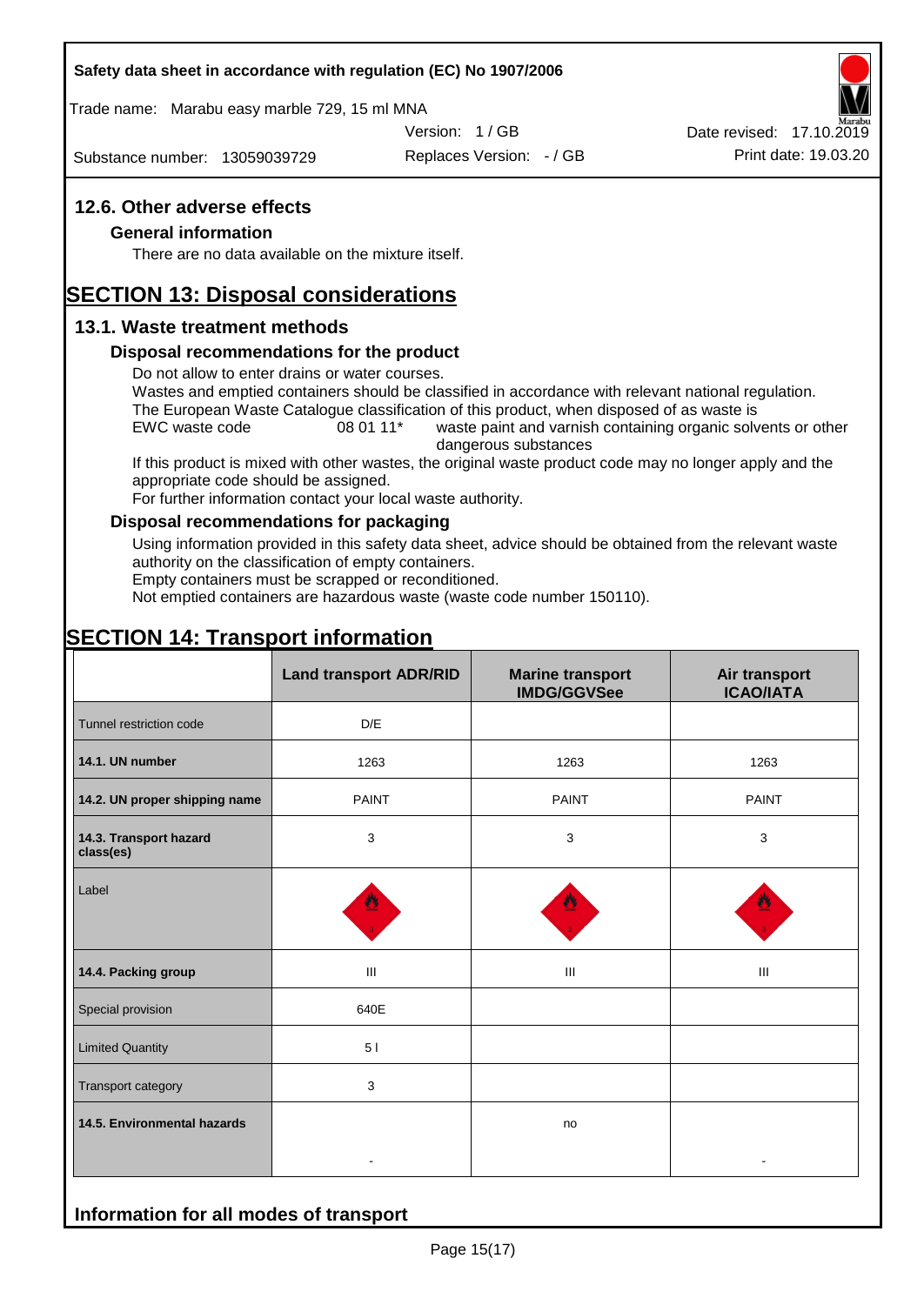| Safety data sheet in accordance with regulation (EC) No 1907/2006                                          |                                                                                                                                                                                                                                     |                                                                    |                          |           |    |                          |                      |
|------------------------------------------------------------------------------------------------------------|-------------------------------------------------------------------------------------------------------------------------------------------------------------------------------------------------------------------------------------|--------------------------------------------------------------------|--------------------------|-----------|----|--------------------------|----------------------|
| Trade name: Marabu easy marble 729, 15 ml MNA                                                              |                                                                                                                                                                                                                                     |                                                                    |                          |           |    |                          |                      |
|                                                                                                            |                                                                                                                                                                                                                                     |                                                                    | Version: 1/GB            |           |    | Date revised: 17.10.2019 |                      |
| Substance number: 13059039729                                                                              |                                                                                                                                                                                                                                     |                                                                    | Replaces Version: - / GB |           |    |                          | Print date: 19.03.20 |
| 14.6. Special precautions for user                                                                         | Transport within the user's premises:<br>Always transport in closed containers that are upright and secure.<br>Ensure that persons transporting the product know what to do in the event of an accident or spillage.                |                                                                    |                          |           |    |                          |                      |
| <b>Other information</b><br>14.7. Transport in bulk according to Annex II of Marpol and the IBC Code<br>no |                                                                                                                                                                                                                                     |                                                                    |                          |           |    |                          |                      |
| <b>SECTION 15: Regulatory information</b>                                                                  |                                                                                                                                                                                                                                     |                                                                    |                          |           |    |                          |                      |
| 15.1. Safety, health and environmental regulations/legislation specific for the substance                  |                                                                                                                                                                                                                                     |                                                                    |                          |           |    |                          |                      |
| or mixture                                                                                                 |                                                                                                                                                                                                                                     |                                                                    |                          |           |    |                          |                      |
| Major-accident categories acc. 96/82/EC                                                                    |                                                                                                                                                                                                                                     |                                                                    |                          |           |    |                          |                      |
| Category                                                                                                   | 6                                                                                                                                                                                                                                   | Flammable                                                          |                          | 5.000.000 | kg | 50.000.000               | kg                   |
| <b>VOC</b>                                                                                                 |                                                                                                                                                                                                                                     |                                                                    |                          |           |    |                          |                      |
| VOC (EU)<br>VOC (EU)                                                                                       |                                                                                                                                                                                                                                     | 74,54                                                              | %<br>805                 | g/l       |    |                          |                      |
| <b>Other information</b>                                                                                   |                                                                                                                                                                                                                                     |                                                                    |                          |           |    |                          |                      |
|                                                                                                            |                                                                                                                                                                                                                                     |                                                                    |                          |           |    |                          |                      |
|                                                                                                            | The product does not contain substances of very high concern (SVHC).                                                                                                                                                                |                                                                    |                          |           |    |                          |                      |
| <b>Other information</b>                                                                                   |                                                                                                                                                                                                                                     |                                                                    |                          |           |    |                          |                      |
|                                                                                                            | All components are contained in the TSCA inventory or exempted.<br>All components are contained in the AICS inventory.<br>All components are contained in the DSL inventory.<br>All components are contained in the ENCS inventory. |                                                                    |                          |           |    |                          |                      |
|                                                                                                            |                                                                                                                                                                                                                                     |                                                                    |                          |           |    |                          |                      |
| 15.2. Chemical safety assessment                                                                           | For this preparation a chemical safety assessment has not been carried out.                                                                                                                                                         |                                                                    |                          |           |    |                          |                      |
| <b>SECTION 16: Other information</b>                                                                       |                                                                                                                                                                                                                                     |                                                                    |                          |           |    |                          |                      |
| <b>Hazard statements listed in Chapter 3</b>                                                               |                                                                                                                                                                                                                                     |                                                                    |                          |           |    |                          |                      |
| <b>EUH066</b>                                                                                              |                                                                                                                                                                                                                                     | Repeated exposure may cause skin dryness or cracking.              |                          |           |    |                          |                      |
| H226                                                                                                       |                                                                                                                                                                                                                                     | Flammable liquid and vapour.                                       |                          |           |    |                          |                      |
| H302                                                                                                       |                                                                                                                                                                                                                                     | Harmful if swallowed.                                              |                          |           |    |                          |                      |
| H304                                                                                                       |                                                                                                                                                                                                                                     | May be fatal if swallowed and enters airways.                      |                          |           |    |                          |                      |
| H312                                                                                                       |                                                                                                                                                                                                                                     | Harmful in contact with skin.                                      |                          |           |    |                          |                      |
| H315                                                                                                       |                                                                                                                                                                                                                                     | Causes skin irritation.                                            |                          |           |    |                          |                      |
| H318                                                                                                       |                                                                                                                                                                                                                                     | Causes serious eye damage.                                         |                          |           |    |                          |                      |
| H332                                                                                                       |                                                                                                                                                                                                                                     | Harmful if inhaled.                                                |                          |           |    |                          |                      |
| H335<br>H336                                                                                               |                                                                                                                                                                                                                                     | May cause respiratory irritation.                                  |                          |           |    |                          |                      |
| <b>H360D</b>                                                                                               |                                                                                                                                                                                                                                     | May cause drowsiness or dizziness.<br>May damage the unborn child. |                          |           |    |                          |                      |
|                                                                                                            |                                                                                                                                                                                                                                     |                                                                    |                          |           |    |                          |                      |
| <b>CLP categories listed in Chapter 3</b>                                                                  |                                                                                                                                                                                                                                     |                                                                    |                          |           |    |                          |                      |
| Acute Tox. 4                                                                                               |                                                                                                                                                                                                                                     | Acute toxicity, Category 4                                         |                          |           |    |                          |                      |
| Asp. Tox. 1                                                                                                |                                                                                                                                                                                                                                     | Aspiration hazard, Category 1                                      |                          |           |    |                          |                      |
| Eye Dam. 1                                                                                                 |                                                                                                                                                                                                                                     | Serious eye damage, Category 1                                     |                          |           |    |                          |                      |
| Flam. Liq. 3<br>Repr. 1B                                                                                   |                                                                                                                                                                                                                                     | Flammable liquid, Category 3<br>Reproductive toxicity, Category 1B |                          |           |    |                          |                      |
| Skin Irrit. 2                                                                                              |                                                                                                                                                                                                                                     | Skin irritation, Category 2                                        |                          |           |    |                          |                      |
| STOT SE 3                                                                                                  |                                                                                                                                                                                                                                     | Specific target organ toxicity - single exposure, Category 3       |                          |           |    |                          |                      |
|                                                                                                            |                                                                                                                                                                                                                                     |                                                                    |                          |           |    |                          |                      |
| <b>Supplemental information</b>                                                                            |                                                                                                                                                                                                                                     |                                                                    |                          |           |    |                          |                      |
|                                                                                                            | Relevant changes compared with the previous version of the safety data sheet are marked with: ***                                                                                                                                   |                                                                    |                          |           |    |                          |                      |
|                                                                                                            | This information is based on our present state of knowledge. However, it should not constitute a<br>guarantee for any specific product properties and shall not establish a legally valid relationship.                             |                                                                    |                          |           |    |                          |                      |
|                                                                                                            |                                                                                                                                                                                                                                     |                                                                    |                          |           |    |                          |                      |